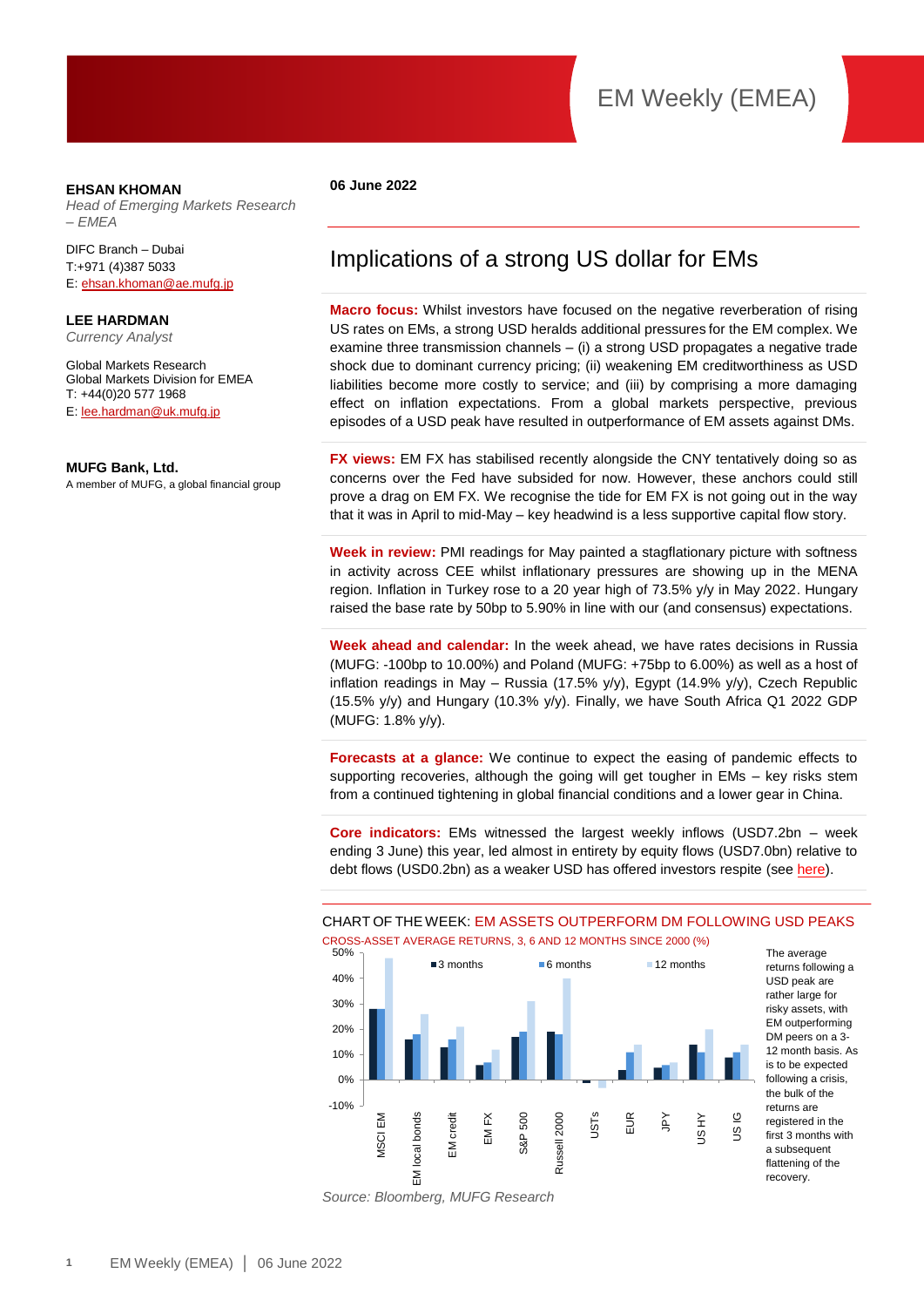### Macro focus

#### **Implications of a strong US dollar for EMs**

Between January 2021 and May 2022, the USD rose 13%, which has marked a period of significant apprehension for the EM complex, particularly that we are experiencing the rare combination of a strong USD and high commodity prices. Whilst investors have focused on the negative reverberation of rising US rates on EMs, a strong USD heralds additional pressures for the EM complex. We examine three transmission channels in which a strong dollar – a constituent or consequence of tight US monetary conditions – affects EMs. First, a strong USD propagates a negative trade shock due to dominant currency pricing. Second, a stronger USD weakens EM creditworthiness as USD liabilities become more costly to service. Third, a strengthening USD places a more damaging effect on inflation expectations.

At a rudimentary level, the impact of a strong USD on trade is understood through the dominant currency pricing (DCP) framework, popularised by the IMF's First Deputy Managing Director Gopinath (see [here\)](https://market-research.bk.mufg.jp/distribution/44587_ext_01_en_0.pdf). In a DCP setting, exports are assumed to be invoiced in a global, "dominant" currency (usually USD or EUR), that is not necessarily the domestic currency of either the exporter or the importer. With prices again assumed sticky in the short term, a domestic currency depreciation hence does not boost export price competitiveness, unless the domestic currency is the dominant currency (for instance, in the case of the US). This is because buyers' purchasing power hasn't actually changed. Another important consequence of DCP is that changes in the dominant currency's value affect everyone's purchasing power and export price competitiveness, even if in a bilateral trade relation, neither side uses the 'dominant currency' domestically. So a strong dollar will hamper EM's chances of boosting exports or growth, though the effect of dollar strength on the current account is more benign.

Beyond the DCP, another channel by which a strong USD impacts EMs is through the weakening of EM creditworthiness as USD liabilities become more costly to service. This transmission mechanism is clear-cut. Any borrower with USD liabilities will find it more taxing to service those liabilities when the USD strengthens. Beyond Turkey, whose external financing challenges are by now well known to markets, Colombia, South Africa and Malaysia have each seen notable increases in their USD-denominated debt in recent years. Of these countries, it is likely to be Colombia about which investors will express most concern, given it is among the countries that

#### THE OVERWHELMING SHARE OF EM EXPORTS ARE INVOICED IN USD





EM EXPORTS ARE WITNESSING WEAKNESS WITH THE USD STRENGTH AS THEY BECOME MORE COSTLY





A strong USD propagates a negative

Three key transmission channels of a stronger USD on the EM complex

trade shock due to dominant currency pricing (DCP)

A stronger USD weakens EM creditworthiness as USD liabilities become more costly to service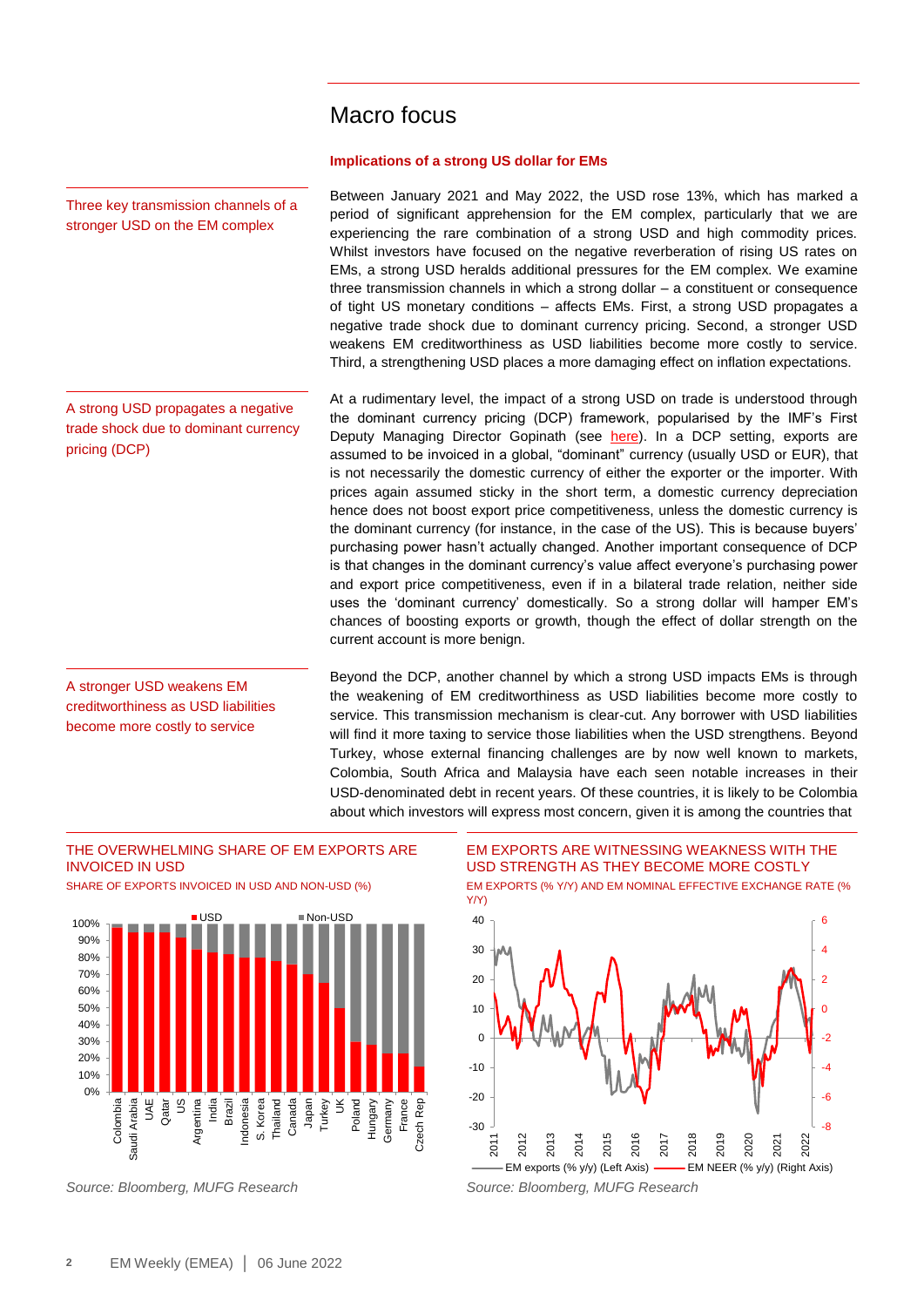have a high USD share in total liabilities. Importantly, this source of pressure on Colombia's creditworthiness is coming at a time when investors, depending on the outcome of the election, might have reason to worry about the direction of Colombian creditworthiness in any case. It is also worth making the point that the negative effect of a stronger USD on EM creditworthiness is likely heightened by the fact that the overall tightening of US monetary conditions is constraining risk appetite towards EM, making borrowing more difficult and more expensive. Year-to-date, EM borrowers have issued some USD175bn worth of bonds, in contrast to an average same-period level in 2020 and 2021 of over USD310bn. Since access to capital markets is an important determinant of a country's creditworthiness, it follows that a strong USD is affecting EM creditworthiness negatively at precisely the most difficult time for EM.

On top of the DUP and creditworthiness, a third mechanism of a stronger USD on the EM complex arises from the hampering effect on inflation expectations. Of concern are the risk of an increase in the determinants that link EM currency depreciation to a rise in CPI levels. These determinants have been low in the past decade, but there's a risk that they will increase when a country is faced with a currency deprecation at the same time as an acceleration in inflation. Thus, the USD's strength adds an additional source of pressure to inflation in EM at a time when CPI is already hampered by the global commodity and supply chain shocks. With global markets experiencing the rare nature of both high commodity prices and a strong USD – as typically a strong USD puts downward pressure on global commodity prices (see [here\)](https://market-research.bk.mufg.jp/distribution/48199_ext_01_en_0.pdf). Such a combination makes it challenging to comprise of a benign view of EM inflation dynamics given that real rates remain low across most major EMs. A strengthening USD places a more

A USD peak presages EM asset outperformance

damaging effect on inflation

expectations

From a global markets perspective, previous episodes of a USD peak have resulted in outperformance of EM equities, currencies, and credits against DM peers. The turning points around USD peaks are likely reversals of US recession risks (indicative that performance drivers are growth-related), but in general the return pattern across assets is broadly well aligned with structural USD betas. EM ex-China equities have posted, on average, a 30% rise in the six months following previous USD peaks, but a key dynamic that is different compared with history is that EM growth bottoms around a USD peak – a high bar at the current juncture. EM growth dynamics have historically been similar when measuring from an absolute perspective (real GDP growth rate) or from a growth differential perspective (against US growth). Previous bouts of USD peaks with weakness thereafter have largely coincided with both EM growth improving and EM growth outperformance. Given the sequencing of the COVID crisis and reopening aftershocks, the 2022 developments thus far can be characterised as falling EM growth forecasts with outperforming growth differentials.

#### A SIZABLE SHARE OF MAJOR EM'S HAVE LARGE STOCKS IN REAL TERMS, THE ROOM FOR MANOEUVRE IS OF LIABILITIES THAT ARE DENOMINATED IN USD EM USD DENOMINATED DEBT (% OF GDP)



*Source: Bloomberg, EM Official Statistics, MUFG Research Source: Bloomberg, MUFG Research*

LIMITED WITH NO REAL RATE BUFFER IN MOST EM'S EM REAL POLICY RATES (%)

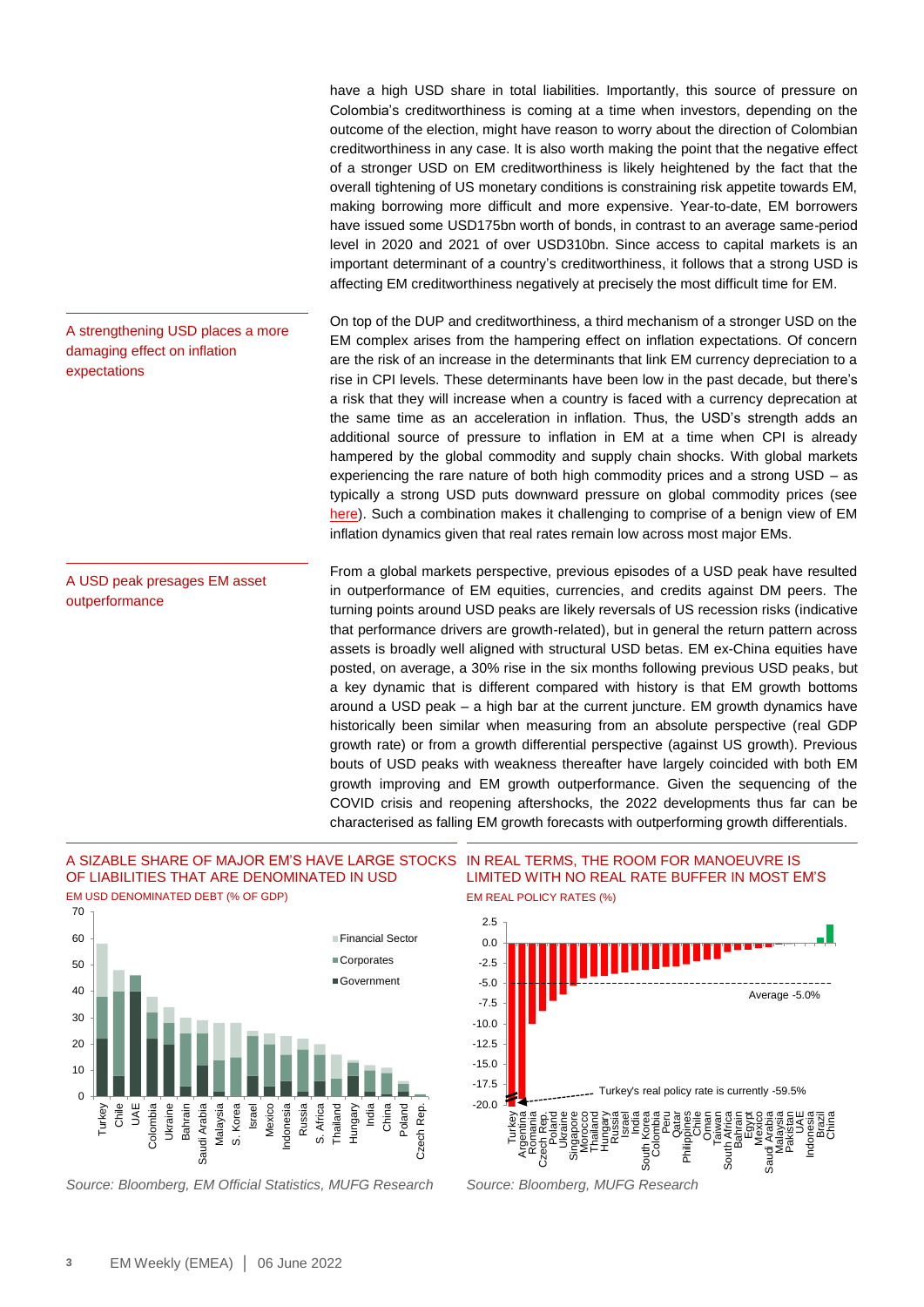### FX views

#### Strong US payrolls and volatile markets continue to support the USD near-term

EM FX is following a similar downward path as in 2018, though with more volatility this time around

EM FX is following a similar downward path as in 2018, though with more volatility this time around

#### **EM FX**: strong payrolls and volatile markets continue to support the USD near-term

The broad USD regained some lost ground over the last week, and the pattern of returns resembled the stagflationary environment that dominated FX markets through mid-April. EM commodity exporting currencies outperformed, such as COP, and CLP, whilst low-yielding and commodity importing currencies underperformed such as the TRY and TWD. Although we expect the US economy to weaken, the strongerthan-expected US employment report for May will likely reduce concerns about a consumer spending slowdown over the near-term. Going forward, our global macro outlook is consistent with USD depreciation, though high uncertainty makes it challenging to position for this theme now. From a growth standpoint, markets are gearing for a cautious Chinese rebound as COVID fades and policy stimulus takes effect, alongside a gradual slowing in the US as well as a gradual rebound in the Euro Area. A scenario along these lines would be most supportive of the highyielding and commodity exporting currencies in LatAm, as well as parts of EM Asia.

As we documented last week, EM FX is following a similar downward path as in 2018, albeit a more volatile one (see [here\)](https://market-research.bk.mufg.jp/distribution/48278_ext_01_en_0.pdf). There are two similarities happening now as in 2018 – (i) the Fed is seen raising rates steadily; and (ii) a slowdown in China with the CNY weakening. The anxiety emanating from both will not disappear easily, which means the tension for EM FX should persist. The counter is that neither of these are new developments and should be discounted, though we caution this. For the Fed, EM FX took the Fed's first rate hike initially in stride during earlier tightening episodes but this also tended to be short-lived. As the Fed is gearing up for a steeper rate hike cycle, the relief rally is not materialising this time around.

On net, EM FX has stabilised recently alongside the CNY tentatively doing so as concerns over the Fed appear to have subsided for now. However, these anchors could still prove a drag on EM FX, especially if China's economy and the CNY end up being adrift for longer than expected. Looking ahead, we recognise the tide for EM FX is not going out in the way that it was in April to mid-May. China has tighter control of COVID and the market is reassessing the outlook for the Fed, which has taken some wind out of the USD's sail. However, the latter may be temporary. Other sources of headwinds for EM FX prevail – top of mind, a less supportive capital flow story.

#### EM FX IS FOLLOWING A SIMILAR DOWNWARD PATH AS IN 2018, THOUGH WITH MORE VOLATILITY THIS TIME EM FX – BETWEEN NOV-2016 TO DEC-2019 AND MAR-20 TO PRESENT



#### SURGING COMMODITIES HAS MEANT LATAM FX OUTPERFORMANCE THUS FAR IN 2022 REGIONAL CURRENCIES AGAINST THE USD (100 = 1 JANUARY 2022)

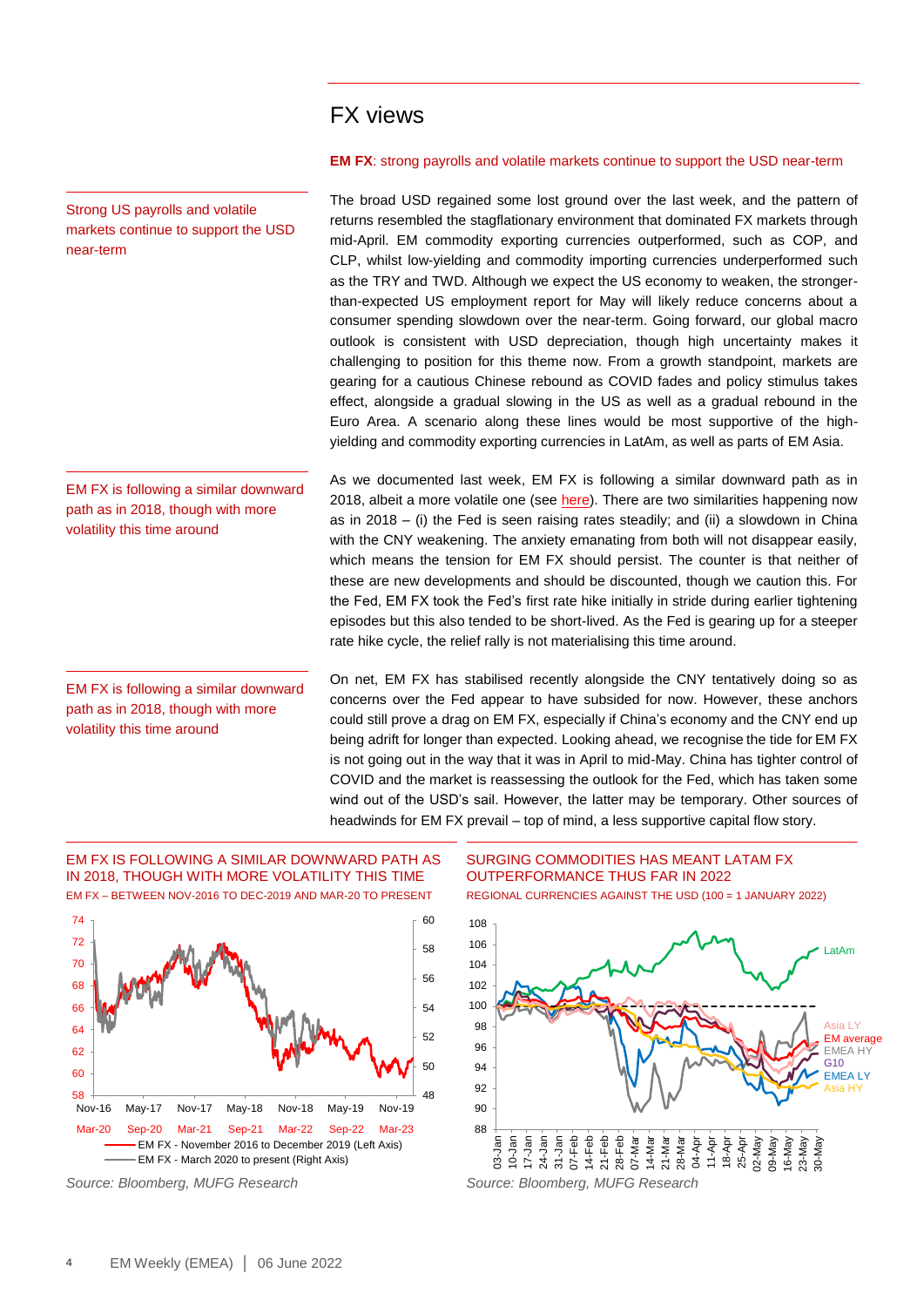### Week in review

#### **EM capital flows**: robust rebound in weekly EM inflows on a weaker USD

Risk assets including EM are struggling for direction, but for economic activity, the way forward still appears to be more of a slowdown. Last week's preliminary manufacturing and services PMIs out of the eurozone confirmed the ongoing economic issues in May, while in the US, both new home sales and durable goods orders for April came in well below expectations. The deterioration in activity indicators is largely the result of the tightening in financial conditions, which was led by the aggressive pricing of rate hikes in core markets, the leg higher in DM bond yields and less supportive global liquidity. Moreover, the ongoing war in Ukraine, along with COVID restrictions in parts of China is also complicating the growth outlook further, increasing the risk of a hard landing. On net, the pace of growth in global economic activity implies that the loss of momentum could continue in the near term, though it's still hard to argue for an outright recession, given that some parts of the world are still opening up from COVID related restrictions.

The 52 week rolling cumulative outflows into EM bond and equity funds declined to USD-49.8bn from USD-47.2bn a week ago – this figure is the lowest since January 2021

Risk assets are struggling for direction

According to IIF data, EMs witnessed the largest weekly inflows (USD7.2bn – week ending 3 June) this year, led almost in entirety by equity flows (USD7.0bn) relative to debt flows (USD0.2bn) as a weaker USD has offered investors respite. Though, broader investor apprehensions lingers stemming from geopolitical events, tighter financial conditions, realised inflation and anxieties that some EMs will not recover quickly enough from COVID (see [here,](https://market-research.bk.mufg.jp/distribution/47115_ext_01_en_0.pdf) [here](https://market-research.bk.mufg.jp/distribution/47111_ext_01_en_0.pdf) and [here\)](https://market-research.bk.mufg.jp/distribution/47177_ext_01_en_0.pdf). Following the latest IIF estimates, the 52 week rolling cumulative outflows into EM bond and equity funds declined to USD-49.8bn from USD-47.2bn a week ago. This figure is the lowest since January 2021, and we expect this trend to continue given the ongoing deterioration in the global liquidity backdrop. Finally, from an asset markets perceptive, historically, EM credit outperforms into Fed lift-offs, but this time around EM local rates continues to do better.

#### **PMIs:** softer in CEE whilst rising input costs are showing up in the MENA region

#### PMIs in May accentuate stagflation

EM EMEA PMIs painted a stagflationary picture with softness in activity across Central and Eastern Europe (CEE) whilst inflationary pressures are showing up in the





SELL-OFF ACROSS ALL MAJOR EM ASSET CLASSES CONTINUES GIVEN THE WAR AND THE HAWKISH FED EM EQUITIES, FX, RATES, CREDIT AND DEBT (1 JANUARY 2022 = 100)

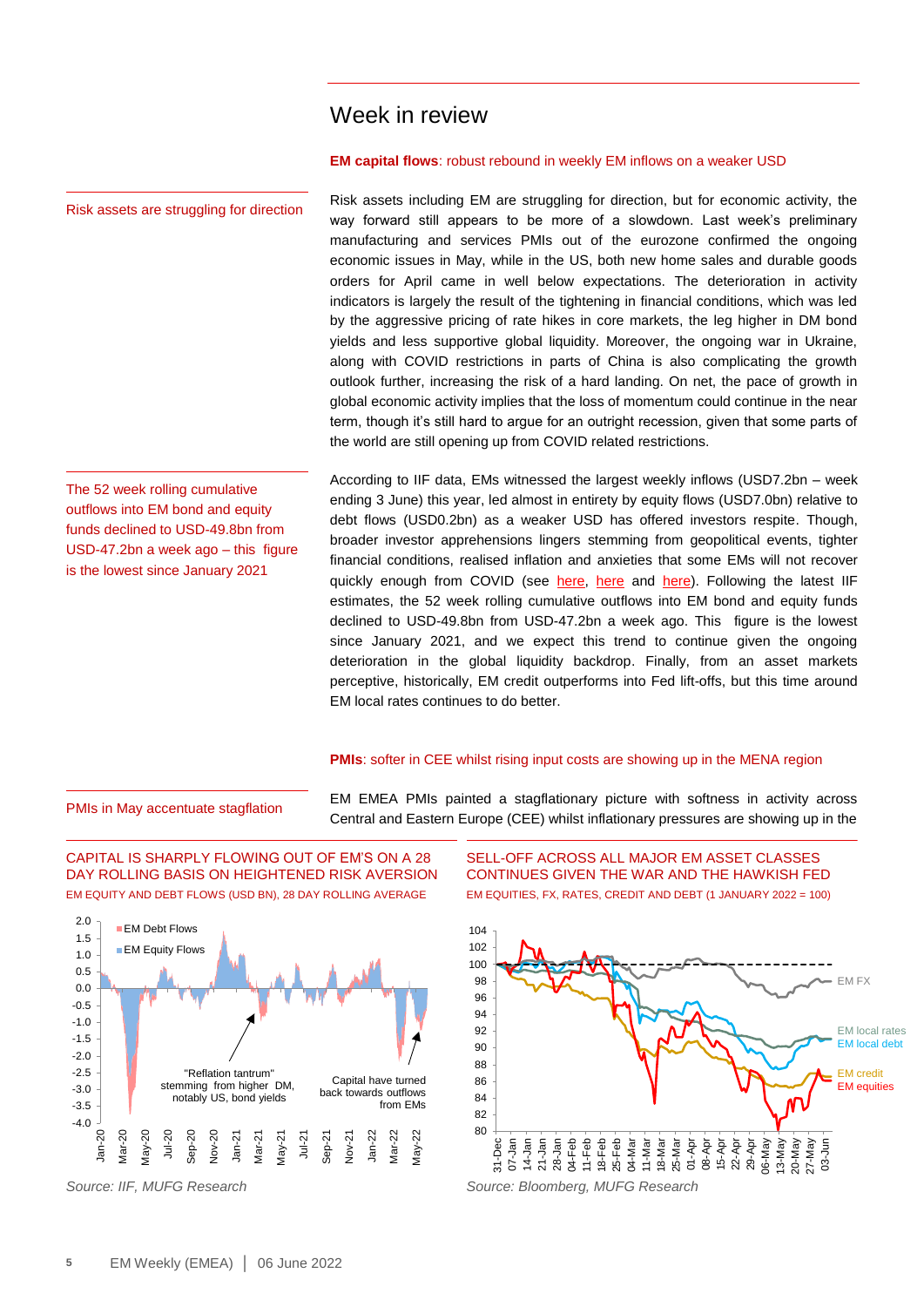MENA region. The Czech PMI was down from 54.4 in April to 52.3 in May, the Hungarian PMI was down from 58.9 in April to 51.5 in May, and the Polish PMI entered contractionary levels, falling from 52.4 in April to 48.5 in May. Until recently, activity data have been surprisingly robust in the CEE region amid the impact of the war in Ukraine on supply chains and global commodity prices (given geographical proximity – see [here\)](https://market-research.bk.mufg.jp/distribution/47525_ext_01_en_0.pdf). However, the May PMI releases may be a first sign of what lies ahead for the CEE, and we expect a slowdown in activity to take place across the region in H2 2022, reflecting ongoing tightening in financial conditions and fading post-COVID tailwinds. Meanwhile, in the MENA region, Saudi Arabia's PMI was unchanged at 55.7 in May, the UAE's PMI increased from 54.6 in April to 55.6 in May, Qatar's PMI rise to a series high from 63.6 in April to 67.5 in May and Egypt's PMI ticked up mildly from 46.9 in April to 47.0 in May. A common theme across the MENA region has been rising input costs though new order growth in places due to some price discounting signals that entities appear (for now) absorbing higher raw materials and shipping costs.

#### **Turkey**: inflation rises to 73.5% y/y in May with prospects of +80% y/y in Q3 2022

Headline inflation in Turkey rose from 70.0% y/y in April to 73.5% y/y in May, slightly below our (72.6%) y/y) but above consensus (74.4% y/y) expectations. Following this increase, the headline inflation rate is at its highest level since March 2002. Core inflation also rose, from 52.4%  $y/y$  to 56.0%  $y/y$ . The rise in headline inflation was notably broad-based with all categories registering increases of similar magnitudes. The trajectory of price dynamics in the first five months of 2022 reinforces the narrative that inflation is a secular and not a cyclical state of affairs. While the rise in headline inflation was broad based with all categories registering increases, the degree of the acceleration was disproportionately driven by outsized contributions from the energy-driven transportation and food sub-components. We expect inflation to rise even further and breach 80% y/y in the third quarter and stay north of 70% y/y until November and only fall to 62% y/y by year-end (aided by base effects), with a confluence of elevated commodity prices, rising domestic production costs and a precipitously depreciating Lira (TRY) all in play. With the Central Bank of Turkey's (CBRT) laser emphasis on facilitating cheap credit to key sectors whilst accrediting surging inflation to the war in Ukraine, we see upside risks to CPI from the utilisation of heterodox macroprudential measures that will unlikely solve the inflation challenge.

Reluctantly change in reverse course?

Looking ahead, we reiterate our conviction that the CBRT will likely change course



CEE PMI'S WERE SOFT IN MAY – MAY BE A SIGN OF WHAT LIES AHEAD GIVEN TIGHT FINANCIAL CONDITIONS PMI'S IN CZECH REP., HUNGARY AND POLAND (1-100; 100 = HIGHEST)



Inflation in Turkey continues to surge – now at the highest in more than 20 years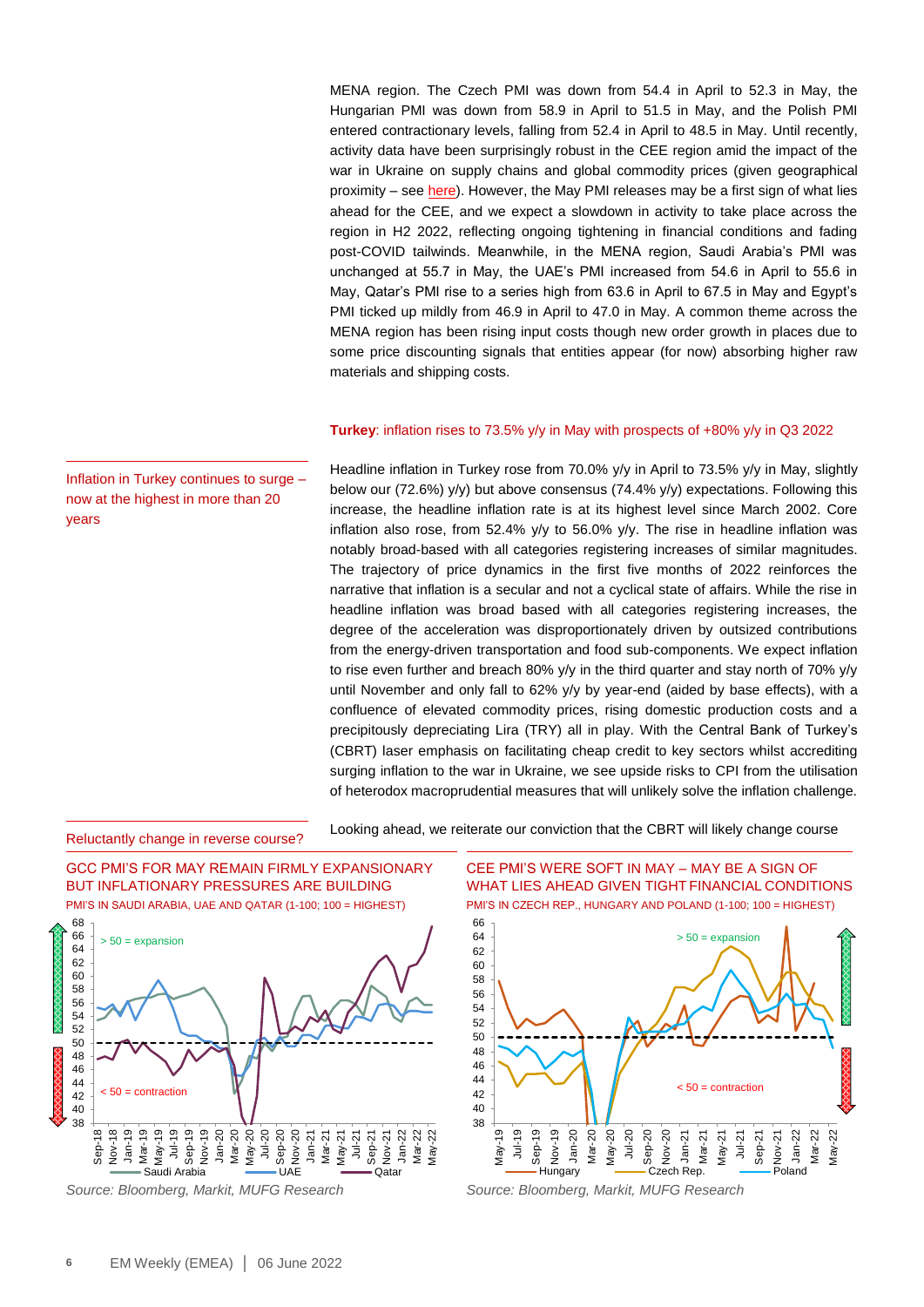and tighten policy in an orthodox manner later this year, but do so reluctantly – our base case is for the CBRT to raise rates from a trough of 14% to 20% by end-2022 (see [here](https://market-research.bk.mufg.jp/distribution/47237_ext_01_en_0.pdf) and [here\)](https://market-research.bk.mufg.jp/distribution/46781_ext_01_en_0.pdf). Our rationale is centred on the premise that the acute deterioration in the inflation outlook, in tandem with the fragility of the TRY, as well as the risk premium since the inception of the rate cuts in September 2021, necessitates a significantly tighter monetary policy stance to anchor expectations and promote price stability. With real policy rates so deeply negative (-56%), the current monetary policy stance is unambiguously unsustainable and the pressure on the TRY is likely to continue in the absence of a policy U-turn.

Whilst our core scenario is that the policy adjustment will be in an orthodox fashion, we acknowledge that a continuation of heterodox measures could materialise over the near-term to encourage de-dollarisation, bolster reserves and manage other aspects of the economy (even if this has negative reverberations on the budget or adds significantly to the government's contingent liabilities). As the authorities push for more lending and growth – as seen with the expansion of the Credit Guarantee Fund, the recapitalisation of state banks and the focus on long-term TRY credits – we view that pressures will build on the CBRT to take action to significantly opt for a tighter monetary policy stance. Central will be the performance of the TRY and the more pressure that builds in the months ahead, the more likely it will be for the CBRT to revisit its monetary policy strategy.

#### **Hungary**: MNB raises the base rate by 50bp to 5.90% with inflation firmly in focus

The National Bank of Hungary (MNB) raised its base rate by 50bp to 5.90%, in line with our (and consensus) expectations. The decision follows strong guidance from MNB Deputy Governor Virag in weeks prior to the Monetary Policy Committee (MPC) meeting, that the pace of rapid tightening is now behind us. However, since those comments, the Forint has been under significant depreciation pressures and it appears that the MNB attempted to strike a balance in its official communication today. In the press release, it reiterated that further tightening will be more gradual, but maintained an open-ended guidance on how far higher rates will go and that it will ultimately depend on the inflation outlook. On net, we continue to expect the hawkish environment to persist in Hungary and project inflation to increase in the coming months, with the recent Hungarian Forint (HUF) weakness raising the possibility of pushing up and further out the peak in inflation this year. On top of this, the recurring and significant HUF depreciation limits the MNB's room for manoeuvre.

In the interim, we acknowledge that a host of heterodox policies will continue to be adopted to help stabilise the TRY

Hungary continues to raise rates and our expectation of further rises in inflation, alongside the MNB's hawkish stance, signals that higher rates are likely in the months ahead

#### TURKEY CONTINUES TO MAINTAIN RATES AT 14% BUT DEEPLY NEGATIVE REAL RATES ARE UNSUSTAINABLE TURKEY INFLATION AND TARGET (% Y/Y) VS RATES (NOMINAL/REAL) (%)



*Source: Bloomberg, CBRT, MUFG Research Source: Bloomberg, MNB, MUFG Research*

HUNGARY RAISES RATES FURTHER WITH THE HAWKISH INFLATIONARY SETTING SIGNALLING MORE TO COME HUNGARY INFLATION (% Y/Y), INTEREST RATES (%) AND USD/HUF

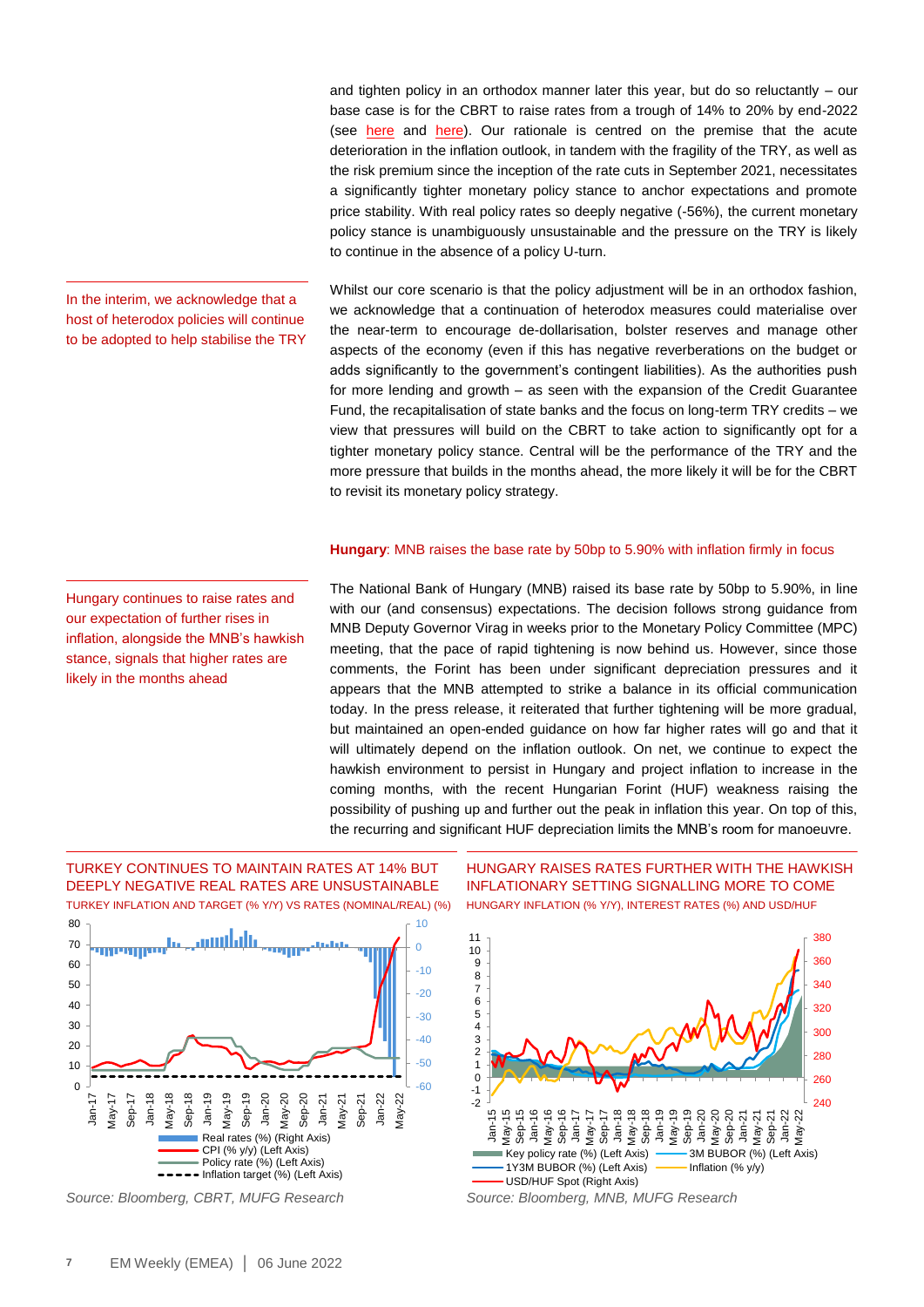### Week ahead

Russia will likely ease rates further by 100bp, taking the policy rate to 10.00%, reversing nearly all of the 1,050bps of hikes early after the war in Ukraine began

# The Central Bank of Russia (CBR) will hold its scheduled board meeting on 10 June

and we (and consensus) expect policy rates to ease further by 100bp to 10.00%, after rates were cut by 300bp at yet another out-of-schedule on 26 May. This almost reverse all of the 1050bp emergency rate hike on 28 February, that took the policy rate from 9.50% to 20%. While no press conference was held on 26 May, the CBR pointed in its press release to a marked slowdown in inflation dynamics which is supported by a strong Russian Rouble (RUB), a decrease in inflation expectations, and easing financial stability concerns. We however acknowledge that the CBR will be cognisant how far it cuts without first having a better view on the hit to economic growth and may pause the cutting cycle this week.

**Russia**: CBR set to cut rates by 100bp to 10.00% – reversing most post-war hikes

#### **Poland**: NBP to raise rates by 75bp to take policy rates to 6.00% with inflation in play

The National Bank of Poland (NBP) will meet on 8 June and we (and consensus) expect the Monetary Policy Committee (MPC) to hike rates by a further 75bp to 6.00%. While the NBP delivered a dovish surprise in the last MPC meeting, hiking rates by less-than-expected, in the press conference NBP President Glapinski downplayed the dovish implications of the decision, and instead guided that the tightening cycle will continue until inflation is eased back to target. With inflation at 13.9% y/y in May, and little to date in inflation as well as activity data to signal that the hawkish backdrop will ebb near-term, we expect the MPC to deliver a sizable 75bp in hikes this week.

#### **May inflation**: beyond Russia, the rest of the region will face higher price pressures

A host of inflation readings in May

Poland is set to hike rates by 75bp with elevated inflation a key concern though currency appreciation offers

some respite

A host of inflation readings for May are set to be released this week:

- 1. Russia. Weekly inflation prints in Russia offer material guidance of what we can expect with the monthly inflation reading for May this week. We forecast inflation to ease from 17.8% y/y in April to 17.5% y/y in May (consensus 17.4% y/y). Going forward, notwithstanding elevated uncertainty, we anticipate that the supply constraints will begin to ease with the remapping and substitution of imports whilst demand continues to be front-loaded, assisting future inflation readings.
- 2. Egypt. We expect Egypt inflation to gain further hold, rising from 13.1% y/y n April to 14.9% y/y in May, owing to higher food and energy prices. Moreover, the devaluation of the Egyptian Pound (EGP) in March (see [here\)](https://market-research.bk.mufg.jp/distribution/47769_ext_01_en_0.pdf), has continued to depreciate further since to settle at around USD18.4 in the last two months. This has caused a level shift in import prices and consequently worsened the inflation outlook for Egypt.
- 3. Czech Republic. In the Czech Republic, we expect that headline inflation will rise further from 14.2% y/y in April to 15.5% y/y in May. At its latest Czech National Bank (CNB) meeting, there was a revision showing inflation peaking at ~15.0% y/y in June. The Monetary Policy Committee's (MPC) forecast using a longer monetary policy horizon than the baseline projects inflation remaining at close to 14% until the end of the year. As is the case across the majority of EM and DM economies, the increase in inflation continues to be driven by global rather than local factors. Higher commodity and durable goods prices add inflationary pressures as a result of the war in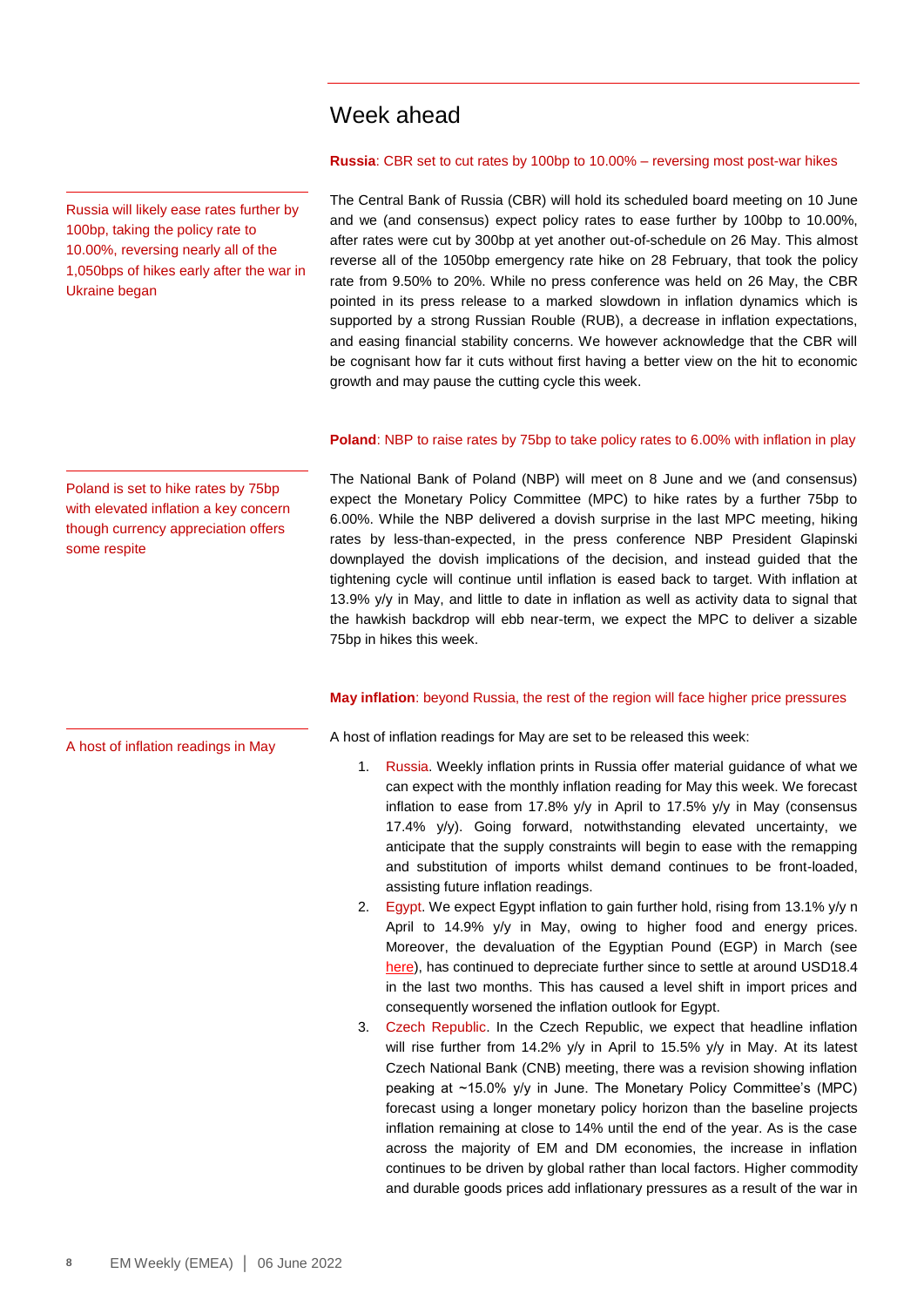Ukraine and continued global supply chain issues.

4. Hungary. In Hungary, we expect inflation to rise from 9.5% y/y in April to 10.3% y/y in May, owing to higher food and core pressures. Moreover, there are no signs to date that underlying inflation dynamics are easing and inflation expectations are running at decade high levels.

#### **South Africa**: Q1 2022 GDP to edge up to 1.8% y/y due to manufacturing and trade

South Africa's Q1 2022 GDP is expected to remain firm at 1.8% q/q, from 1.7% q/q in Q4 2021. On the supply side, manufacturing output and wholesale/retail trade continued to grow rapidly, while mining output contracted for the second quarter in a row. Agricultural production also likely continued to expand on positive local supply factors, after a strong rebound in Q4 2021. On the demand side, we expect domestic demand to remain the driver of growth as the economy continues to recover from the pandemic-related shock, with the contribution from net exports likely to remain close to flat. Yet while Q1 2022 is a good start to the year, the second quarter has downside risk given the onset of the war in Ukraine leading inflation higher, alongside the KwaZulu-Natal floods.

Real GDP in South Africa to register a mild increase in Q1 2022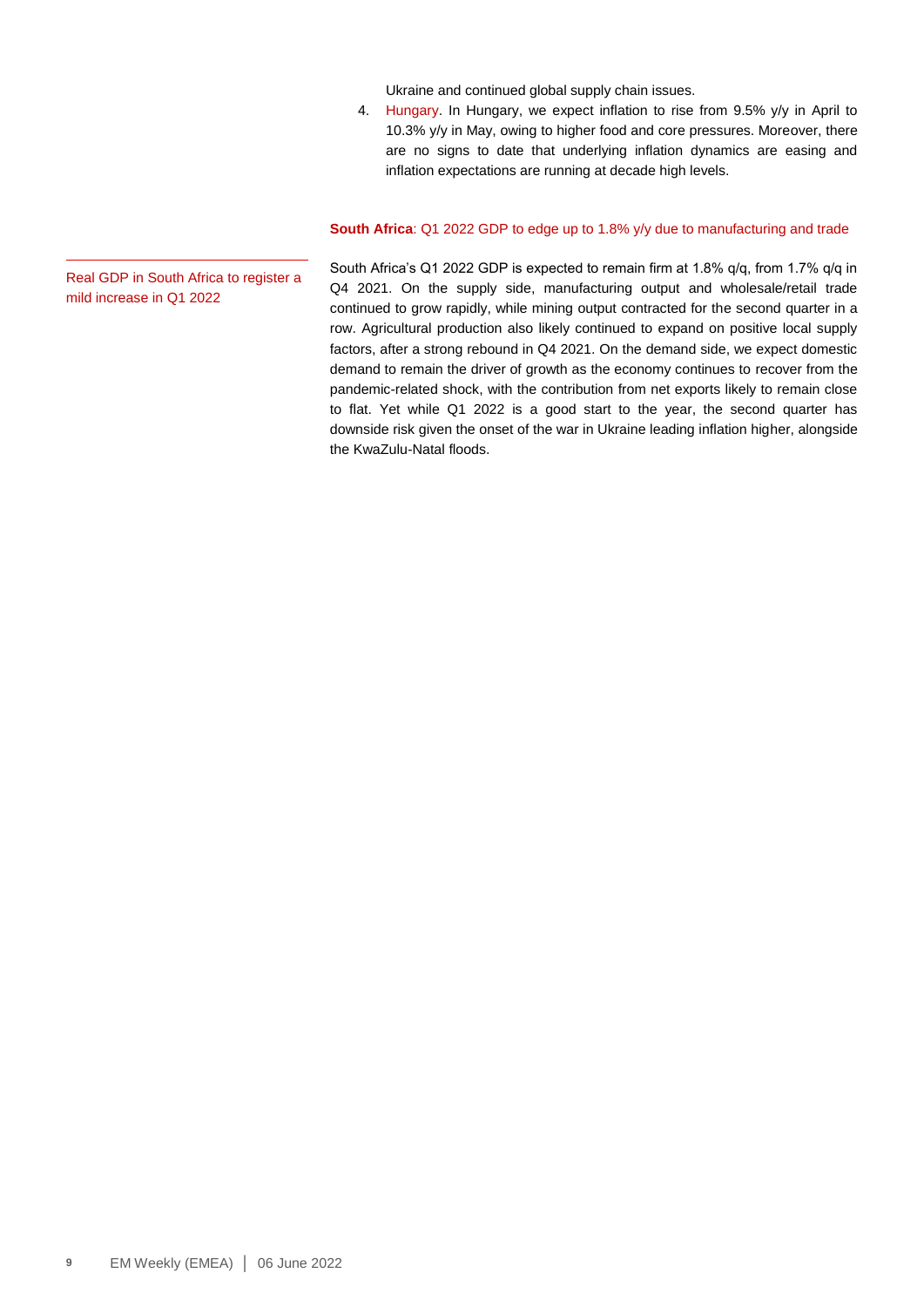## Weekly calendar

| <b>Country</b>       | Day                   | <b>GMT</b>             | <b>Indicator/Event</b>             | <b>Period</b> | <b>MUFG</b><br><b>Forecast</b> | <b>Consensus</b> | <b>Previous</b> | <b>Market</b><br><b>Moving</b> |
|----------------------|-----------------------|------------------------|------------------------------------|---------------|--------------------------------|------------------|-----------------|--------------------------------|
| S. Africa<br>$\geq$  | 07/06/2022            |                        | 10:30 Real GDP (% y/y)             | $Q1 - 22$     | 1.8% $y/y$                     | $1.9\%$ y/y      | 1.7% $y/y$      | Ш                              |
| Russia<br>r a        | 07/06/2022            |                        | 14:00 Reserve Assets (USD bn)      | May           |                                |                  | USD593bn        | Π.                             |
| Poland<br>سلالا      | 08/06/2022            | $\frac{1}{2}$          | Monetary policy meeting (%)        | Jun           | 6.00%                          | 6.00%            | 5.25%           | Ш                              |
| Romania              | 08/06/2022            |                        | 07:00 Real GDP (% y/y)             | Q1-22P        |                                | 6.50%            | 6.50%           | W                              |
| <b>Hungary</b>       | 08/06/2022            |                        | 08:00 CPI (% y/y)                  | May           | 10.3%                          | 10.3%            | 9.5%            | Ш                              |
| <b>Russia</b>        | 08/06/2022            |                        | 17:00 CPI (% y/y)                  | May           | 17.5%                          | 17.4%            | 17.8%           | Ш                              |
| Egypt                | 09/06/2022            | $\cdots$               | CPI (% y/y)                        | May           | 14.9%                          | ---              | 13.1%           | Ш                              |
| S. Africa<br>$\geq$  | 09/06/2022            | 07:00                  | Current account balance (% of GDP) | Q1-22         |                                | 1.6%             | 1.9%            | Π.                             |
| Oman                 | 10/06/2022            | $\qquad \qquad \cdots$ | CPI $(% y/y)$                      | May           |                                | ---              | 2.7%            | $\mathbf{H}$                   |
|                      | Czech Rep. 10/06/2022 |                        | 08:00 CPI (% y/y)                  | May           | 15.5%                          | 15.4%            | 14.2%           | Ш                              |
| Russia<br><b>ALC</b> | 10/06/2022            |                        | 11:30 Monetary policy meeting (%)  | Jun           | 10.00%                         | 10.00%           | 11.00%          | Ш                              |

*Source: Bloomberg, MUFG Research*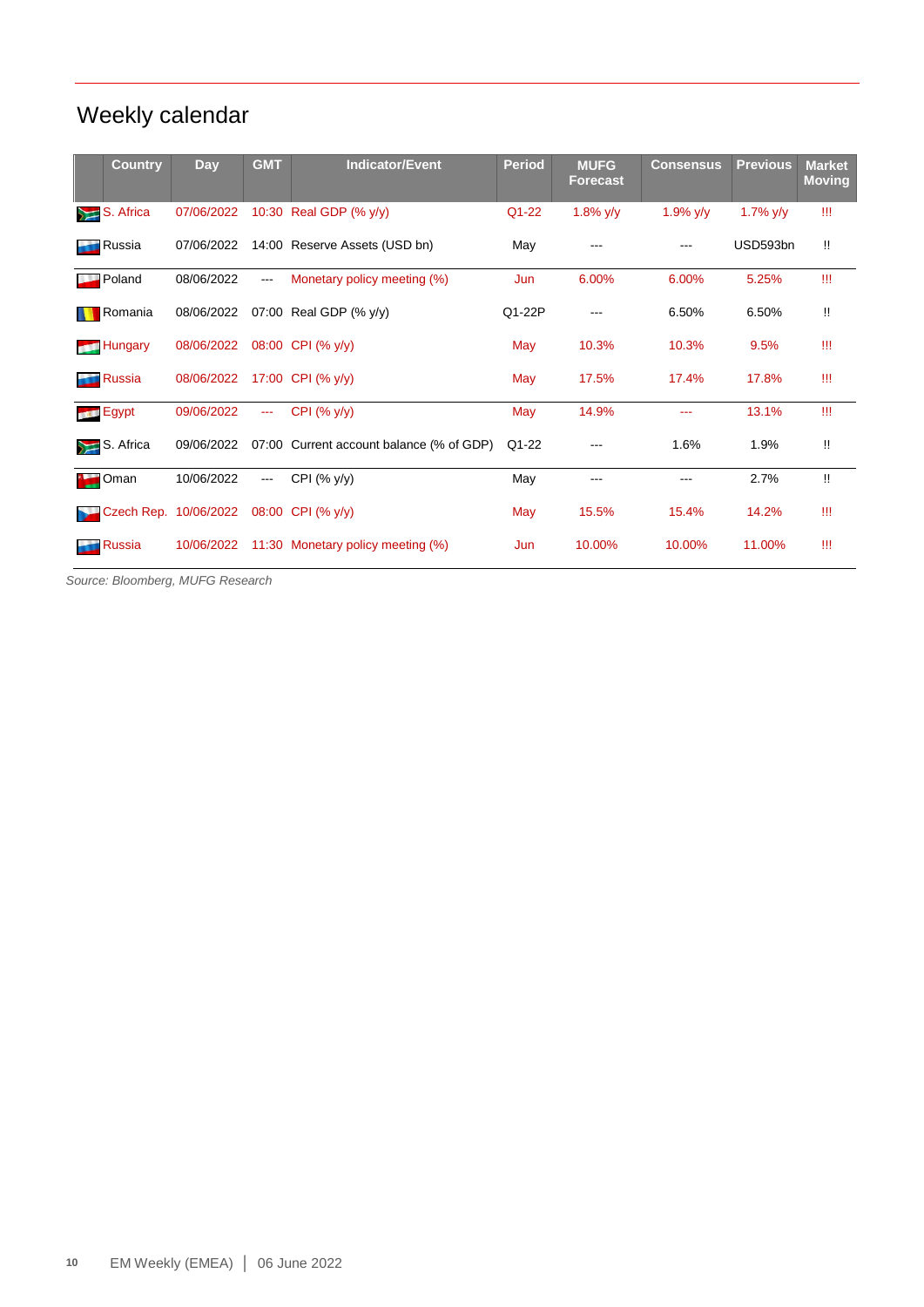|                  | EM EMEA economic growth, fiscal balance and current account balance |         |                   |          |          |                           |               |                                   |                   |         |
|------------------|---------------------------------------------------------------------|---------|-------------------|----------|----------|---------------------------|---------------|-----------------------------------|-------------------|---------|
|                  |                                                                     |         | Real GDP (%, y/y) |          |          | Fiscal balance (% of GDP) |               | <b>Current account (% of GDP)</b> |                   |         |
|                  |                                                                     | Latest  | 2021              | 2022     | Latest   | 2021                      | 2022          | Latest                            | 2021              | 2022    |
| $\mathbf{E}$     | <b>Bahrain</b>                                                      | 18.44   | 6.00              | 3.50     | $-10.61$ | $-8.00$                   | $-8.02$       | $-2.06$                           | $-2.90$           | $-2.87$ |
| ь                | Czech Rep.                                                          | 4.60    | 2.90              | 3.00     | 0.27     | $-8.03$                   | $-5.47$       | 5.02                              | 1.57              | 0.82    |
| <b>REAL</b>      | Egypt                                                               | 4.63    | 3.30              | 5.50     | $-7.41$  | $-7.33$                   | $-6.33$       | $-4.17$                           | $-3.88$           | $-3.66$ |
| 医                | Greece                                                              | 13.17   | 6.50              | 4.30     | 0.57     | $-10.25$                  | $-4.29$       | $-2.70$                           | $-7.41$           | $-5.14$ |
| k۴               | <b>Hungary</b>                                                      | 8.20    | 7.30              | 4.30     | $-2.05$  | $-6.60$                   | $-5.94$       | $-4.59$                           | 0.60              | 0.88    |
| <b>COLOR</b>     | Irad                                                                | 4.43    | 3.60              | 6.70     | 0.86     | $-1.55$                   | $-2.53$       | 1.12                              | 6.16              | 4.00    |
| $\alpha$         | <b>Israel</b>                                                       | 9.60    | 7.00              | 5.00     | $-3.91$  | $-6.81$                   | $-4.33$       | 5.61                              | 4.46              | 3.82    |
| $\mathbf{p}$     | Jordan                                                              | 1.96    | 2.00              | 2.20     | $-5.98$  | $-7.69$                   | $-5.94$       | $-8.59$                           | $-8.93$           | $-4.45$ |
| $\blacksquare$   | Kenya                                                               | 5.37    | 5.50              | 5.60     | $-7.73$  | $-8.01$                   | $-6.67$       | $-5.82$                           | $-5.04$           | $-5.10$ |
| Œ                | Kuwait                                                              | 0.43    | 4.50              | 6.40     | 5.38     | $-1.47$                   | 0.99          | 3.06                              | 15.51             | 13.27   |
| <b>BSE</b>       | Lebanon                                                             | $-6.90$ | $-5.20$           | 2.00     | $-10.50$ | ---                       | $\frac{1}{2}$ | $-27.45$                          | $\qquad \qquad -$ | ---     |
| CC               | Libya                                                               | 9.89    | 123.20            | 5.30     | 2.19     | 6.77                      | 12.46         | $-0.30$                           | 19.23             | 15.39   |
| 女                | Morocco                                                             | 6.60    | 5.70              | 3.10     | $-4.13$  | $-6.49$                   | $-5.91$       | $-3.95$                           | $-3.07$           | $-3.25$ |
| N                | Nigeria                                                             | 3.11    | 2.50              | 5.60     | $-4.76$  | $-6.11$                   | $-5.96$       | $-3.49$                           | $-3.22$           | $-2.25$ |
| $\sum_{i=1}^{k}$ | Oman                                                                | $-0.83$ | 2.70              | 0.90     | $-7.06$  | $-2.57$                   | 1.11          | $-4.38$                           | $-5.75$           | $-0.94$ |
| ▄                | Poland                                                              | 8.50    | 5.00              | 4.50     | $-0.74$  | $-4.25$                   | $-1.90$       | 1.08                              | 2.26              | 1.56    |
| N                | Romania                                                             | 6.50    | 7.60              | 3.00     | $-4.56$  | $-6.70$                   | $-5.59$       | $-10.07$                          | $-5.71$           | $-5.53$ |
| B                | Qatar                                                               | 2.00    | 2.90              | 6.00     | 4.93     | 2.78                      | 5.68          | $-27.67$                          | 8.20              | 11.56   |
| a.               | <b>Russia</b>                                                       | 5.02    | 4.40              | $-7.00$  | 1.92     | $-0.56$                   | 0.02          | 1.11                              | 5.74              | 4.41    |
| 舞                | Saudi Arabia                                                        | 9.60    | 4.50              | 11.20    | $-4.45$  | $-3.05$                   | 2.79          | $-0.39$                           | 3.87              | 3.79    |
| Y                | South Africa                                                        | 1.70    | 5.10              | 1.60     | $-2.27$  | $-8.44$                   | $-6.99$       | 1.22                              | 2.88              | $-0.86$ |
| $ C^* $          | <b>Turkey</b>                                                       | 9.14    | 9.80              | 1.60     | $-5.65$  | $-4.92$                   | $-5.58$       | 0.00                              | $-2.42$           | $-1.61$ |
| a ka             | Ukraine                                                             | 6.10    | 4.00              | $-28.00$ | $-2.04$  | $-4.50$                   | $-3.50$       | 1.35                              | $-0.69$           | $-2.44$ |
| اقي              | <b>UAE</b>                                                          | 5.30    | 5.00              | 5.00     | $-0.76$  | $-0.54$                   | $-0.22$       | 2.44                              | 9.67              | 9.37    |

## Forecasts at a glance

|                         | <b>EM EMEA inflation, interest rates and FX</b> |        |                            |       |        |                           |                 |          |                         |          |  |  |  |
|-------------------------|-------------------------------------------------|--------|----------------------------|-------|--------|---------------------------|-----------------|----------|-------------------------|----------|--|--|--|
|                         |                                                 |        | Inflation (% y/y, average) |       |        | Policy interest rates (%) |                 |          | <b>FX (against USD)</b> |          |  |  |  |
|                         |                                                 | Latest | 2020                       | 2021  | Latest | <b>End-2021</b>           | <b>End-2022</b> | Latest   | End-2021                | End-2022 |  |  |  |
| $\mathbf{E}$            | <b>Bahrain</b>                                  | 3.50   | 3.90                       | 1.90  | 3.00   | 3.00                      | 3.00            | 0.377    | 0.377                   | 0.377    |  |  |  |
| Þ                       | Czech Rep.                                      | 14.20  | 3.90                       | 11.30 | 5.75   | 3.75                      | 5.50            | 24.716   | 24.886                  | 21.380   |  |  |  |
| <b>BELL</b>             | Egypt                                           | 13.10  | 5.40                       | 7.90  | 11.25  | 7.75                      | 11.50           | 18.622   | 15.723                  | 15.420   |  |  |  |
| 埕                       | Greece                                          | 10.17  | $-0.10$                    | 0.40  | 0.00   | 0.00                      | 0.40            | 1.075    | 1.137                   | 1.132    |  |  |  |
| œ                       | <b>Hungary</b>                                  | 9.50   | 4.90                       | 7.80  | 5.90   | 2.40                      | 5.50            | 362.4    | 324.5                   | 314.70   |  |  |  |
| <b>CARD IN</b>          | Irad                                            | 5.10   | 6.40                       | 5.00  | 4.00   | 4.00                      | 5.00            | 1460     | 1460                    | 1460.000 |  |  |  |
| $\alpha$                | <b>Israel</b>                                   | 4.00   | 1.50                       | 2.80  | 0.75   | 0.75                      | 0.50            | 3.328    | 3.103                   | 3.100    |  |  |  |
| ы                       | Jordan                                          | 3.59   | 1.60                       | 2.00  | 4.00   | 4.00                      | 2.00            | 0.710    | 0.709                   | 0.709    |  |  |  |
| $\blacksquare$          | Kenya                                           | 7.10   | 6.00                       | 5.90  | 7.50   | 7.50                      | 9.50            | 116.870  | 113.140                 | 113.040  |  |  |  |
| œ                       | Kuwait                                          | 4.71   | 2.90                       | 3.40  | 2.00   | 2.00                      | 3.00            | 0.306    | 0.303                   | 0.303    |  |  |  |
| <b>ISSUED</b>           | Lebanon                                         | 206.24 | 124.10                     | 85.00 | 2.75   | 2.75                      | 7.75            | 1510.880 | 1512.330                | 1512.330 |  |  |  |
| $\overline{\mathbf{c}}$ | Libya                                           | 4.56   | 21.10                      | 8.00  | 3.00   | 3.00                      | 3.00            | 4.775    | 4.597                   | 4.597    |  |  |  |
| 一女                      | Morocco                                         | 5.90   | 1.40                       | 1.20  | 1.50   | 1.50                      | 1.50            | 9.849    | 9.252                   | 9.250    |  |  |  |
| N                       | Nigeria                                         | 16.80  | 17.30                      | 12.00 | 13.00  | 13.00                     | 14.00           | 418.000  | 424.830                 | 440.500  |  |  |  |
|                         | Oman                                            | 2.67   | 1.30                       | 2.00  | 0.41   | 0.41                      | 14.00           | 0.385    | 0.385                   | 0.385    |  |  |  |
|                         | Poland                                          | 13.90  | 4.90                       | 10.00 | 5.25   | 1.75                      | 5.50            | 4.268    | 4.035                   | 3.948    |  |  |  |
|                         | Romania                                         | 13.76  | 5.30                       | 11.90 | 3.75   | 3.75                      | 5.50            | 4.598    | 4.353                   | 4.388    |  |  |  |
| ı                       | Qatar                                           | 4.66   | 1.60                       | 4.00  | 1.75   | 1.75                      | 2.50            | 3.641    | 3.642                   | 3.642    |  |  |  |
|                         | <b>Russia</b>                                   | 17.83  | 6.60                       | 16.60 | 11.00  | 5.75                      | 15.00           | 118.690  | 74.679                  | 71.130   |  |  |  |
| $35^{\circ}$            | Saudi Arabia                                    | 2.30   | 3.10                       | 2.20  | 1.25   | 1.25                      | 2.50            | 3.751    | 3.755                   | 3.755    |  |  |  |
| ┣⋝                      | South Africa                                    | 5.90   | 4.50                       | 6.20  | 4.75   | 3.50                      | 4.75            | 15.350   | 15.937                  | 15.800   |  |  |  |
| $\mathsf{C}^*$          | <b>Turkey</b>                                   | 73.50  | 17.90                      | 62.00 | 14.00  | 14.00                     | 20.00           | 16.586   | 13.317                  | 14.250   |  |  |  |
|                         | <b>Ukraine</b>                                  | 16.40  | 9.40                       | 15.30 | 25.00  | 25.00                     | 14.00           | 29.588   | 27.285                  | 29.800   |  |  |  |
| <b>Septiment</b>        | <b>UAE</b>                                      | 2.50   | 0.10                       | 1.20  | 0.65   | 0.65                      | 2.00            | 3.673    | 3.673                   | 3.673    |  |  |  |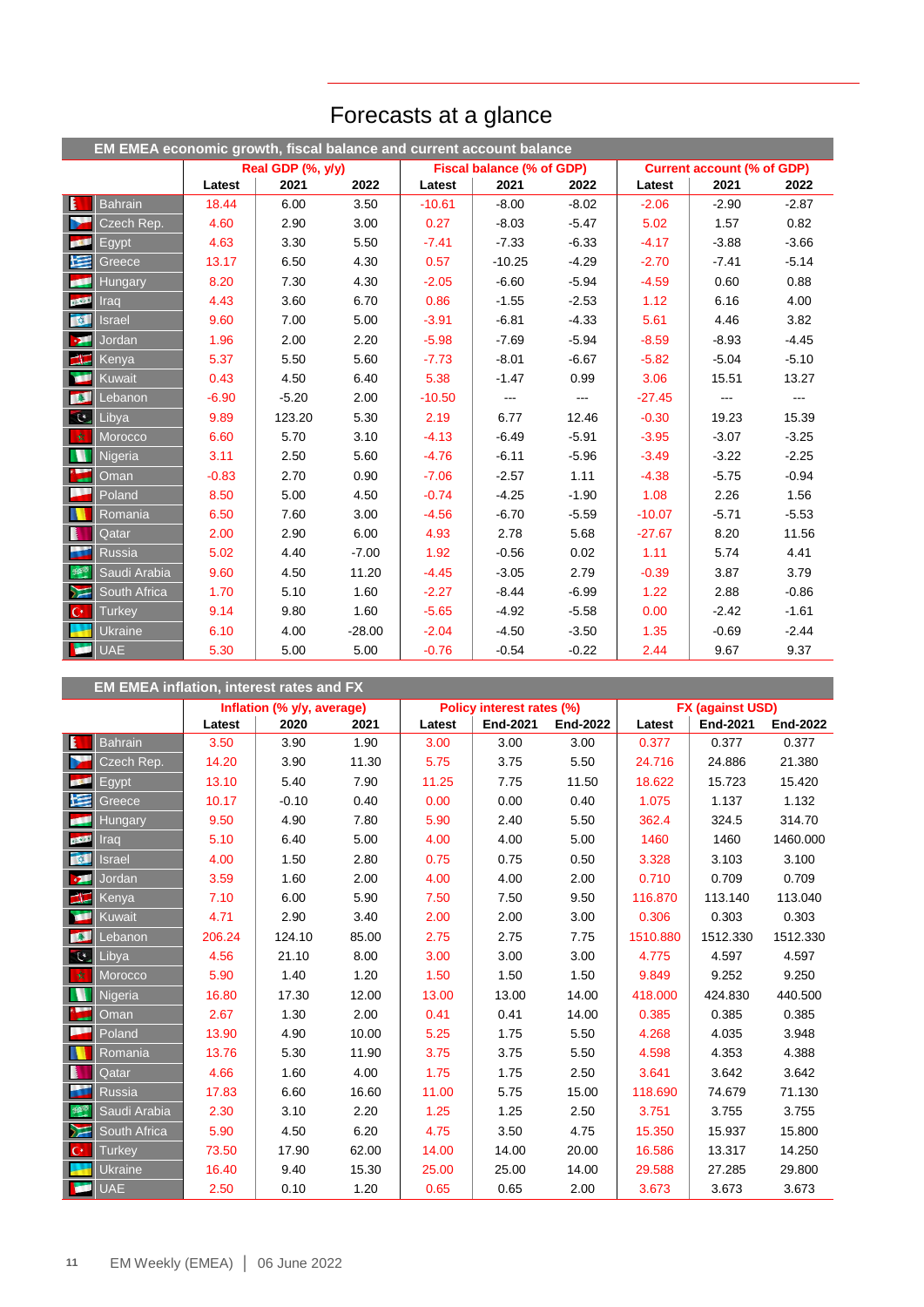### Core indicators

|             | EM EMEA sovereign bond yields (%) |                 |        |          |        |        |            |           |                                       |            |
|-------------|-----------------------------------|-----------------|--------|----------|--------|--------|------------|-----------|---------------------------------------|------------|
|             |                                   |                 |        |          |        |        |            |           | <b>Change in yield (basis points)</b> |            |
|             |                                   | <b>Maturity</b> | 06-May | $13-May$ | 20-May | 27-May | $03 - Jun$ | Week      | <b>MTD</b>                            | <b>YTD</b> |
| E           | <b>Bahrain</b>                    | 10 years        | 4.23   | 4.40     | 4.46   | 4.29   | 4.43       | 14.23     | $-4.97$                               | 189.51     |
| b.          | Czech Rep.                        | 10 years        | 4.85   | 5.14     | 4.78   | 4.76   | 4.82       | 5.91      | 6.48                                  | 173.70     |
| <b>COL</b>  | Egypt                             | 9 years         | 11.30  | 11.34    | 11.40  | 10.11  | 10.49      | 38.47     | 16.16                                 | 333.07     |
| 垤           | Greece                            | 8 years         | 3.11   | 2.97     | 3.23   | 2.95   | 3.13       | 18.22     | 16.67                                 | 202.51     |
| ø           | <b>Hungary</b>                    | 8 years         | 7.35   | 7.36     | 6.94   | 7.07   | 7.15       | 7.21      | $-4.42$                               | 268.10     |
| <b>OCT</b>  | <b>Israel</b>                     | 8 years         | 1.92   | 1.99     | 2.01   | 1.96   | 2.08       | 11.77     | 6.89                                  | 186.63     |
| <b>D</b>    | Jordan                            | 5 years         | 7.28   | 7.40     | 7.30   | 6.97   | 6.83       | $-14.04$  | 22.80                                 | 256.32     |
| $\equiv$    | Kenya                             | 7 years         | 10.51  | 11.22    | 11.58  | 9.98   | 10.25      | 27.53     | 18.71                                 | 454.52     |
| <b>ISBN</b> | Kuwait                            | 6 years         | 3.40   | 3.27     | 3.24   | 2.99   | 3.10       | 10.95     | 11.14                                 | 140.27     |
| <b>TAL</b>  | Lebanon                           | 9 years         | 57.20  | 62.74    | 65.01  | 69.95  | 69.59      | $-36.03$  | $-44.41$                              | 558.83     |
| 一女          | Morocco                           | 11 years        | 4.62   | 4.70     | 4.79   | 4.76   | 4.82       | 6.01      | 2.59                                  | 241.95     |
| N           | Nigeria                           | 9 years         | 10.52  | 11.36    | 11.82  | 10.33  | 10.58      | 25.35     | 10.69                                 | 319.13     |
| ۰.          | Oman                              | 9 years         | 5.94   | 6.23     | 6.13   | 5.56   | 5.72       | 16.31     | 9.02                                  | 96.78      |
| a an        | Poland                            | 8 years         | 2.05   | 2.05     | 2.26   | 2.21   | 2.38       | 17.43     | 11.72                                 | 220.83     |
|             | Romania                           | 7 years         | 4.17   | 4.20     | 4.48   | 4.41   | 4.56       | 14.66     | 11.38                                 | 300.70     |
| L           | Qatar                             | 9 years         | 3.77   | 3.77     | 3.68   | 3.44   | 3.54       | 9.72      | 6.78                                  | 128.96     |
| k.          | <b>Russia</b>                     | 5 years         | 46.63  | 48.69    | 63.33  | 64.37  | 55.97      | $-839.80$ | $-661.93$                             | $-88.08$   |
| 舞           | Saudi Arabia                      | 8 years         | 3.93   | 3.85     | 3.78   | 3.47   | 3.57       | 10.15     | 4.14                                  | 142.21     |
| ⋝⋶          | South Africa                      | 9 years         | 6.40   | 6.35     | 6.45   | 5.80   | 6.02       | 22.45     | 5.19                                  | 180.45     |
| $ C^* $     | <b>Turkey</b>                     | 7 years         | 8.76   | 9.26     | 9.14   | 8.84   | 8.92       | 7.61      | 2.40                                  | 169.90     |
|             | <b>Ukraine</b>                    | 8 years         | 35.63  | 34.22    | 31.44  | 32.42  | 33.06      | 64.04     | 6.65                                  | 2.358.24   |
| <b>Test</b> | Abu Dhabi                         | 6 years         | 3.37   | 3.45     | 3.29   | 2.98   | 3.13       | 14.18     | 9.21                                  | 137.37     |
| œ           | Dubai                             | 8 years         | 3.96   | 4.18     | 4.18   | 4.01   | 4.10       | 9.14      | 2.51                                  | 151.85     |

### **EM EMEA equity market (index)**

|                |                |         |         |          |         |         |         |         | Change (%) |            |
|----------------|----------------|---------|---------|----------|---------|---------|---------|---------|------------|------------|
|                |                | 29-Apr  | 06-May  | $13-May$ | 20-May  | 27-May  | 03-Jun  | Week    | <b>MTD</b> | <b>YTD</b> |
| E              | <b>Bahrain</b> | 1,969   | 2,004   | 2,012    | 1,963   | 1,889   | 1,903   | 0.74    | $-0.93$    | 5.87       |
| Y              | Czech Rep.     | 111,112 | 117,457 | 105,688  | 107,005 | 110,580 | 111,102 | 0.47    | $-0.22$    | 5.99       |
| <b>COL</b>     | Egypt          | 10,420  | 11,511  | 10,811   | 10,439  | 10,416  | 9,978   | $-4.20$ | $-1.69$    | $-16.50$   |
| M              | Greece         | 825     | 868     | 863      | 867     | 873     | 903     | 3.40    | 1.39       | 1.09       |
| <b>SSS</b>     | <b>Hungary</b> | 44,126  | 44,338  | 40,929   | 42,897  | 41,517  | 41,304  | $-0.51$ | 4.84       | $-18.57$   |
| <b>B</b>       | Israel         | 1,930   | 2,023   | 1,895    | 1,919   | 1,836   | 1,919   | 4.53    | 0.92       | $-2.96$    |
| $\mathbf{v}$   | Jordan         | 2,225   | ---     | 2,482    | 2,436   | 2,468   | 2,429   | $-1.59$ | $-1.76$    | 14.65      |
| $\blacksquare$ | <b>Kenya</b>   | 159     | 159     | 145      | 140     | 128     | 129     | 0.83    | 0.51       | $-22.26$   |
| À              | Kuwait         | 7,824   | 7,934   | 8,142    | 7,938   | 7,537   | 7,676   | 1.86    | $-1.88$    | 8.99       |
| <b>A</b>       | Lebanon        | 658     | 658     | 658      | 658     | 658     | 658     | 0.00    | 2.96       | 41.99      |
| 女              | Morocco        | 12,705  | 12,820  | 12,650   | 12,680  | 12,412  | 12,660  | 2.00    | 2.60       | $-5.23$    |
| D              | Nigeria        | 47,341  | 47,157  | 52,838   | 52,721  | 53,151  | 52,908  | $-0.46$ | $-1.36$    | 23.86      |
| * __           | Oman           | 4,343   | 4,314   | 4,159    | 4,156   | 4,120   | 4,125   | 0.12    | 0.21       | $-0.12$    |
| ł              | Poland         | 2,000   | 2,122   | 1,718    | 1,802   | 1,797   | 1,844   | 2.64    | 0.06       | $-18.66$   |
| W              | Romania        | 12,317  | 12,739  | 12,231   | 12,093  | 12,207  | 12,326  | 0.98    | $-1.47$    | $-5.63$    |
| B              | Qatar          | 13,237  | 13,397  | 13,471   | 13,020  | 12,829  | 12,915  | 0.67    | $-0.03$    | 11.09      |
| Ŧ              | <b>Russia</b>  | ---     | ---     | 2,387    | 2,445   | 2,340   | 2,296   | $-1.90$ | $-2.55$    | $-39.38$   |
| 譯              | Saudi Arabia   | 12,408  | 12,881  | 13,379   | 12,713  | 12,236  | 12,830  | 4.85    | $-0.71$    | 13.72      |
| $\sum$         | South Africa   | 64,292  | 69,146  | 61,786   | 62,494  | 63,019  | 64,765  | 2.77    | $-1.02$    | $-3.41$    |
| $\mathbf{C}^*$ | <b>Turkey</b>  | 2,079   | 2,189   | 2,454    | 2,394   | 2,418   | 2,643   | 9.31    | 3.78       | 42.29      |
|                | Ukraine        | 519     | 519     | 519      | 519     | 519     | 519     | 0.00    | 0.00       | $-0.68$    |
| м              | Abu Dhabi      | 9,480   | 9,632   | 9,795    | 9,908   | 9,717   | 9,794   | 0.79    | $-2.60$    | 15.38      |
| <b>Sept</b>    | Dubai          | 3,305   | 3,350   | 3,529    | 3,437   | 3,307   | 3,374   | 2.00    | 0.79       | 5.56       |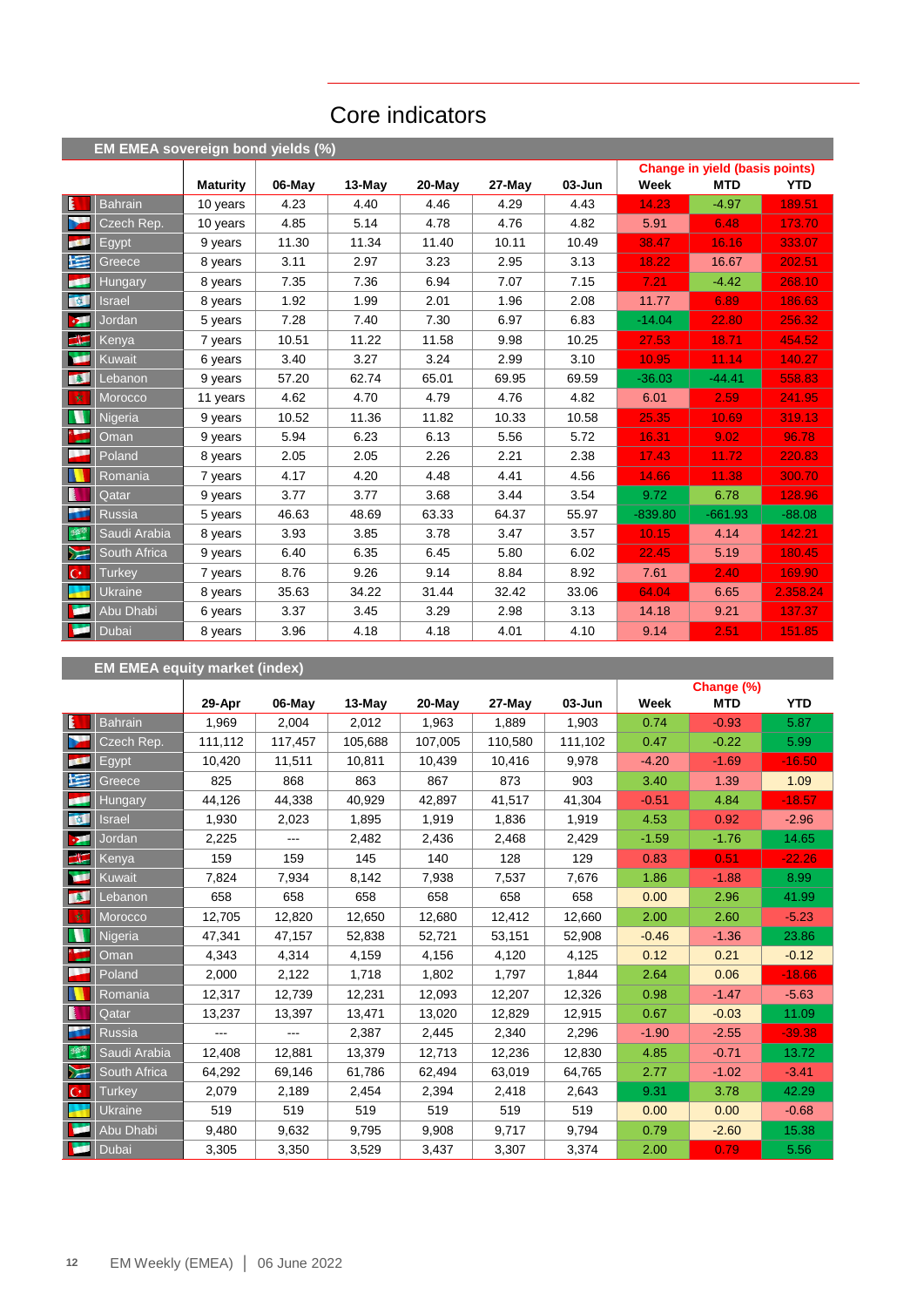|                  | <b>EM EMEA FX against USD*</b> |          |          |          |          |          |            |         |            |            |
|------------------|--------------------------------|----------|----------|----------|----------|----------|------------|---------|------------|------------|
|                  |                                |          |          |          |          |          |            |         | Change (%) |            |
|                  |                                | 29-Apr   | 06-May   | $13-May$ | 20-May   | 27-May   | $03 - Jun$ | Week    | <b>MTD</b> | <b>YTD</b> |
| 医                | USD Index                      | 103.623  | 103.752  | 104.851  | 102.724  | 101.668  | 101.879    | 0.21    | 0.12       | 6.49       |
| E                | Bahrain**                      | 0.379    | 0.379    | 0.379    | 0.379    | 0.379    | 0.379      | 0.00    | 0.00       | 0.18       |
| N                | Czech Rep.                     | 23.340   | 23.703   | 23.783   | 23.307   | 23.004   | 22.998     | $-0.03$ | 0.12       | $-4.86$    |
| <b>COL</b>       | Egypt                          | 18.484   | 18.484   | 18.315   | 18.282   | 18.587   | 18.622     | 0.19    | 0.00       | 18.44      |
| N                | Greece***                      | 1.055    | 1.055    | 1.041    | 1.056    | 1.074    | 1.075      | 0.11    | 0.12       | $-5.48$    |
| للجم             | <b>Hungary</b>                 | 359.010  | 361.810  | 370.550  | 363.840  | 367.070  | 362.350    | $-1.29$ | 2.13       | $-10.46$   |
| <b>A</b>         | Israel                         | 3.339    | 3.404    | 3.402    | 3.363    | 3.348    | 3.328      | $-0.58$ | $-0.29$    | $-6.77$    |
| -94              | Jordan**                       | 0.710    | 0.710    | 0.710    | 0.710    | 0.710    | 0.711      | 0.13    | $-0.11$    | $-0.25$    |
| $\blacktriangle$ | Kenya                          | 116.279  | 116.279  | 0.009    | 0.009    | 0.009    | 0.009      | 0.00    | 0.00       | 2.33       |
| œ                | Kuwait                         | 0.306    | 0.306    | 0.306    | 0.306    | 0.306    | 0.306      | 0.00    | $-0.10$    | $-1.13$    |
| <b>TAL</b>       | Lebanon                        | 1,510.90 | 1,513.53 | 1,511.37 | 1,510.88 | 1,510.88 | 1,510.88   | 0.00    | 0.00       | 0.10       |
| 女                | Morocco                        | 9.988    | 10.012   | 10.119   | 10.023   | 9.899    | 9.849      | $-0.51$ | 0.15       | $-6.06$    |
| M                | Nigeria                        | 415.610  | 415.640  | 415.470  | 415.910  | 415.940  | 418.000    | 0.50    | $-0.52$    | 1.63       |
| $\sum_{i=1}^{k}$ | Oman**                         | 0.385    | 0.385    | 0.386    | 0.385    | 0.385    | 0.385      | 0.00    | 0.00       | 0.26       |
| ł                | Poland                         | 3.758    | 3.758    | 3.758    | 3.759    | 3.761    | 3.761      | $-0.02$ | 0.01       | $-0.18$    |
|                  | Romania                        | 4.692    | 4.688    | 4.750    | 4.683    | 4.604    | 4.598      | $-0.13$ | 0.15       | $-5.34$    |
| N                | Qatar**                        | 3.663    | 3.662    | 3.664    | 3.664    | 3.661    | 3.664      | 0.06    | $-0.10$    | 0.29       |
| š.               | <b>Russia</b>                  | 71.633   | 67.955   | 64.707   | 62.140   | 66.345   | 61.300     | $-7.60$ | 1.93       | 22.63      |
| 選                | Saudi Arabia**                 | 3.758    | 3.758    | 3.758    | 3.759    | 3.761    | 3.761      | $-0.02$ | 0.01       | $-0.18$    |
| $\sum$           | South Africa                   | 15.789   | 15.996   | 16.165   | 15.842   | 15.590   | 15.350     | 1.56    | 1.89       | 3.82       |
| $\mathbf{C}^*$   | <b>Turkey</b>                  | 14.854   | 14.952   | 15.482   | 15.909   | 16.223   | 16.586     | $-2.19$ | $-1.09$    | $-19.79$   |
| ÷                | Ukraine                        | 30.262   | 30.262   | 29.528   | 29.400   | 29.463   | 29.588     | 0.42    | 0.21       | $-7.78$    |
| ×                | UAE**                          | 3.672    | 3.672    | 3.672    | 3.672    | 3.673    | 3.673      | 0.01    | 0.00       | 0.03       |

Note: \* Exchange rate quoted as amount of USD per currency in line with market convention, other exchange rates are amount per USD; \*\* 12 month forward given pegged against USD; \*\*\* EUR per USD

|                | <b>EM EMEA 5 year CDS spreads (basis points)</b> |          |          |          |           |           |            |             |                                       |            |  |  |  |
|----------------|--------------------------------------------------|----------|----------|----------|-----------|-----------|------------|-------------|---------------------------------------|------------|--|--|--|
|                |                                                  |          |          |          |           |           |            |             | <b>Change in yield (basis points)</b> |            |  |  |  |
|                |                                                  | 29-Apr   | 06-May   | $13-May$ | 20-May    | 27-May    | $03 - Jun$ | Week        | <b>MTD</b>                            | <b>YTD</b> |  |  |  |
| IE.            | <b>Bahrain</b>                                   | 296.90   | 202.22   | 309.92   | 338.07    | 317.20    | 314.82     | $-2.38$     | 283.10                                | 20.99      |  |  |  |
|                | Czech Rep.                                       | 39.92    | 39.24    | 39.73    | 39.97     | 39.69     | 38.10      | $-1.60$     | $-1.60$                               | 2.48       |  |  |  |
| <b>ISKE</b>    | Egypt                                            | 776.75   | 852.16   | 864.13   | 922.60    | 751.43    | 778.14     | 26.71       | 26.71                                 | 280.10     |  |  |  |
| 埕              | Greece                                           | 152.87   | 155.75   | 155.29   | 172.61    | 165.17    | 174.12     | 8.95        | 8.95                                  | 62.13      |  |  |  |
| Œ              | <b>Hungary</b>                                   | 114.14   | 118.16   | 120.76   | 125.00    | 128.20    | 129.97     | 1.77        | 1.77                                  | 85.25      |  |  |  |
| <b>TO SEE</b>  | Israel                                           | 39.52    | 40.82    | 41.94    | 45.49     | 46.09     | 46.45      | 0.35        | 0.35                                  | 6.24       |  |  |  |
| EF             | Kenva                                            | 728.54   | 804.10   | 855.37   | 927.71    | 695.06    | 707.26     | 12.20       | 12.20                                 | 300.37     |  |  |  |
| <b>DOM:</b>    | Kuwait                                           | 57.69    | 56.71    | 62.73    | 66.75     | 69.76     | 69.37      | $-0.39$     | $-0.39$                               | 24.66      |  |  |  |
| 一议             | Morocco                                          | 110.72   | 115.23   | 117.27   | 201.56    | 205.95    | 207.84     | 1.89        | 1.89                                  | 112.45     |  |  |  |
| N              | Nigeria                                          | 620.92   | 620.50   | 620.36   | 811.73    | 811.44    | 700.65     | $-110.79$   | $-110.79$                             | 245.58     |  |  |  |
|                | Oman                                             | 228.13   | 231.78   | 257.77   | 267.27    | 259.93    | 261.75     | 1.82        | 1.82                                  | 5.94       |  |  |  |
| a se           | Poland                                           | 90.15    | 94.71    | 103.48   | 107.39    | 100.00    | 104.53     | 4.53        | 4.53                                  | 64.95      |  |  |  |
|                | Romania                                          | 211.60   | 217.13   | 217.70   | 244.47    | 240.93    | 219.95     | $-20.98$    | $-20.98$                              | 145.13     |  |  |  |
| B              | Qatar                                            | 61.27    | 65.06    | 67.70    | 68.20     | 60.36     | 62.04      | 1.68        | 1.68                                  | 18.28      |  |  |  |
| ш              | <b>Russia</b>                                    | 3,707.60 | 4,730.62 | 5,377.20 | 10,121.04 | 14,418.18 | 10,195.04  | $-4,223.14$ | $-4,223.14$                           | 10.070.62  |  |  |  |
| 多部             | Saudi Arabia                                     | 61.27    | 66.12    | 67.67    | 69.01     | 61.36     | 66.35      | 4.99        | 4.99                                  | 16.97      |  |  |  |
| $\sum$         | South Africa                                     | 252.22   | 261.82   | 263.35   | 275.53    | 233.66    | 242.93     | 9.28        | 9.28                                  | 39.91      |  |  |  |
| $\mathbb{C}^*$ | <b>Turkey</b>                                    | 618.83   | 668.02   | 711.58   | 719.02    | 711.43    | 715.33     | 3.91        | 3.91                                  | 152.58     |  |  |  |
|                | Ukraine                                          | 6,176.64 | 6,136.51 | 5,708.78 | 4,812.47  | 3,615.89  | 3,987.26   | 371.38      | 371.38                                | 3376.37    |  |  |  |
|                | Abu Dhabi                                        | 58.84    | 63.63    | 67.01    | 68.01     | 59.42     | 118.18     | 58.76       | 58.76                                 | 75.28      |  |  |  |
|                | Dubai                                            | 101.52   | 105.11   | 118.59   | 123.42    | 119.46    | 118.18     | $-1.29$     | $-1.29$                               | 24.12      |  |  |  |

*Source: Bloomberg, MUFG Research*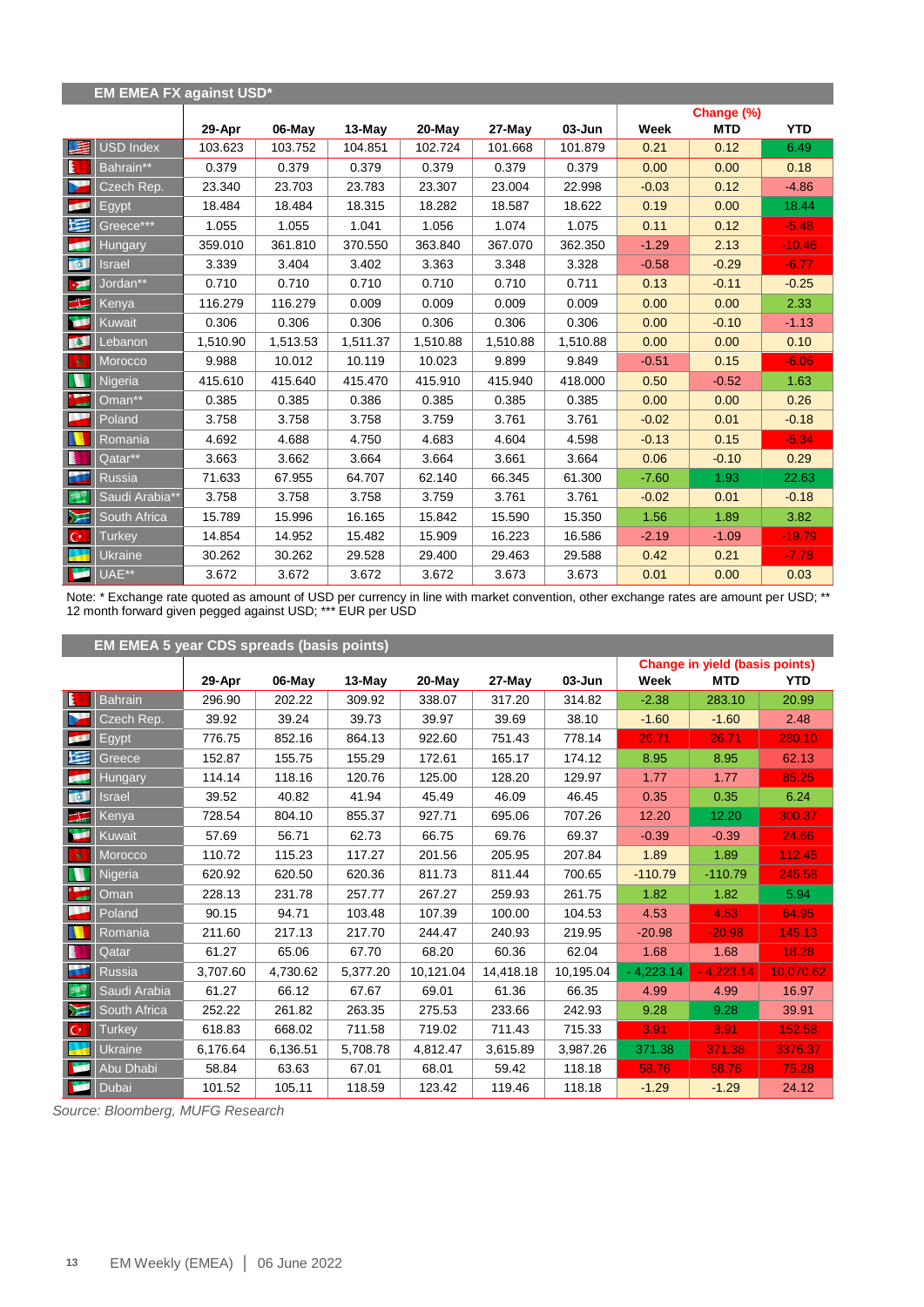### EM capital flows

TOTAL WEEKLY PORTFOLIO FLOWS (DEBT AND EQUITY) (USD BN) WEEKLY DEBT AND EQUITY FLOWS (USD BN)



#### CHINA (USD3.3BN) AND TAIWAN (USD1.4BN) LED WEEKLY EM EQUITY INFLOWS – 06 JUNE

WEEKLY PORTFOLIO FLOWS BY COUNTRY, WEEK 1 = JANUARY 2022 (EQUITY) (USD BN)



#### EM EQUITY OUTFLOWS TOTALLED USD-9.5BN IN APRIL, LED BY EM ASIA (USD-7.0BN)



MONTHLY PORTFOLIO FLOWS BY COUNTRY (EQUITY) (USD BN) MONTHLY PORTFOLIO FLOWS BY COUNTRY (DEBT) (USD BN)

*Source: Bloomberg, IIF, MUFG Research*

#### WEEKLY TOTAL EM INFLOWS OF USD7.2BN – 06 JUNE WEEKLY EM INFLOWS FROM EQUITY (USD7.0BN) AND DEBT INFLOWS (USD0.2BN) – 06 JUNE



SOUTH AFRICA (USD0.1BN) LED EM DEBT INFLOWS LAST WEEK – 06 JUNE

WEEKLY PORTFOLIO FLOWS BY COUNTRY, WEEK 1 = JANUARY 2021 (DEBT) (USD BN)



EM DEBT INFLOWS TOTALLED USD5.5BN IN APRIL, LED BY EM EUROPE (USD2.4BN)

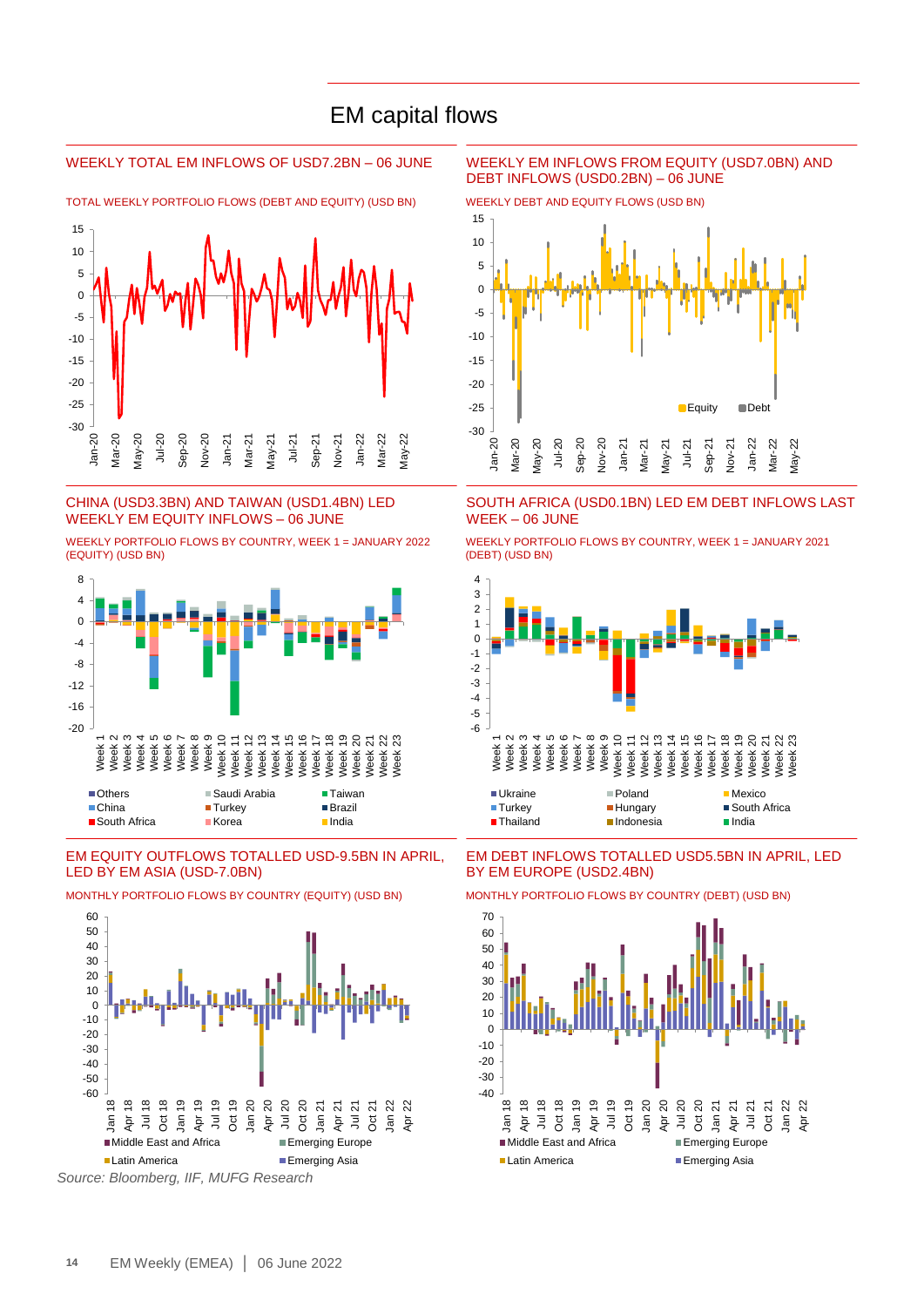### Research

#### London:

**MR DEREK HALPENNY** *Head of Research, Global Markets EMEA & International Securities* T: +44 (0)20 7577 1887

**MR LEE HARDMAN** *Currency Analyst* T: l+44 (0)20 7577 1968

**MS MOMOKO MIYACHI** *Research Assistant* T: +44 (0)20 7577 1886

#### Shanghai:

**MR MARCO SUN** *Chief Financial Markets Analyst*  T: +86 21 2063 5485

#### Hong Kong:

**MS LIN LI** *Head of Global Markets Research Asia* T: +852 2862 7005

#### New York:

**MR GEORGE GONCALVES** *Head of US Macro Strategy*  T: +1-212- 405-6687

Dubai:

**MR EHSAN KHOMAN** *Head of Emerging Markets Research – EMEA*  T: +971 (0)4 387 5033

#### Tokyo

**MR TEPPEI INO** *Tokyo Head of Global Markets Research* T: +81 (0) 3 6214 4185

**MS SUMINO KAMEI** *Senior Analyst* T: +81 (0) 3 6214 4179

**MR TOMOKI HIRAMATASU** *Analyst* T: +81 (0) 3 6214 4152

**MR TAKAHIRO SEKIDO** *Chief Japan Strategist* T: +81 (0) 3 6214 4150

**MR KENTO SAITO** *Research Assistant* T: +81 (0) 3 6214 4149

**MR TOSHIYUKI SUZUKI** *Global Market Economist* T: +81 (0) 3 6214 4148

#### Singapore:

**MR JEFF NG** *Senior Currency Analyst* T: +65 6918 5536

**MS SOPHIA NG** *Currency Analyst* T: +65 6918 5537

#### Sao Paulo:

**MR CARLOS PEDROSO** *Chief Economist* T: +55-11-3268-0245

**MR MAURICIO NAKAHODO** *Senior Economist* T: +55-11-3268-0420